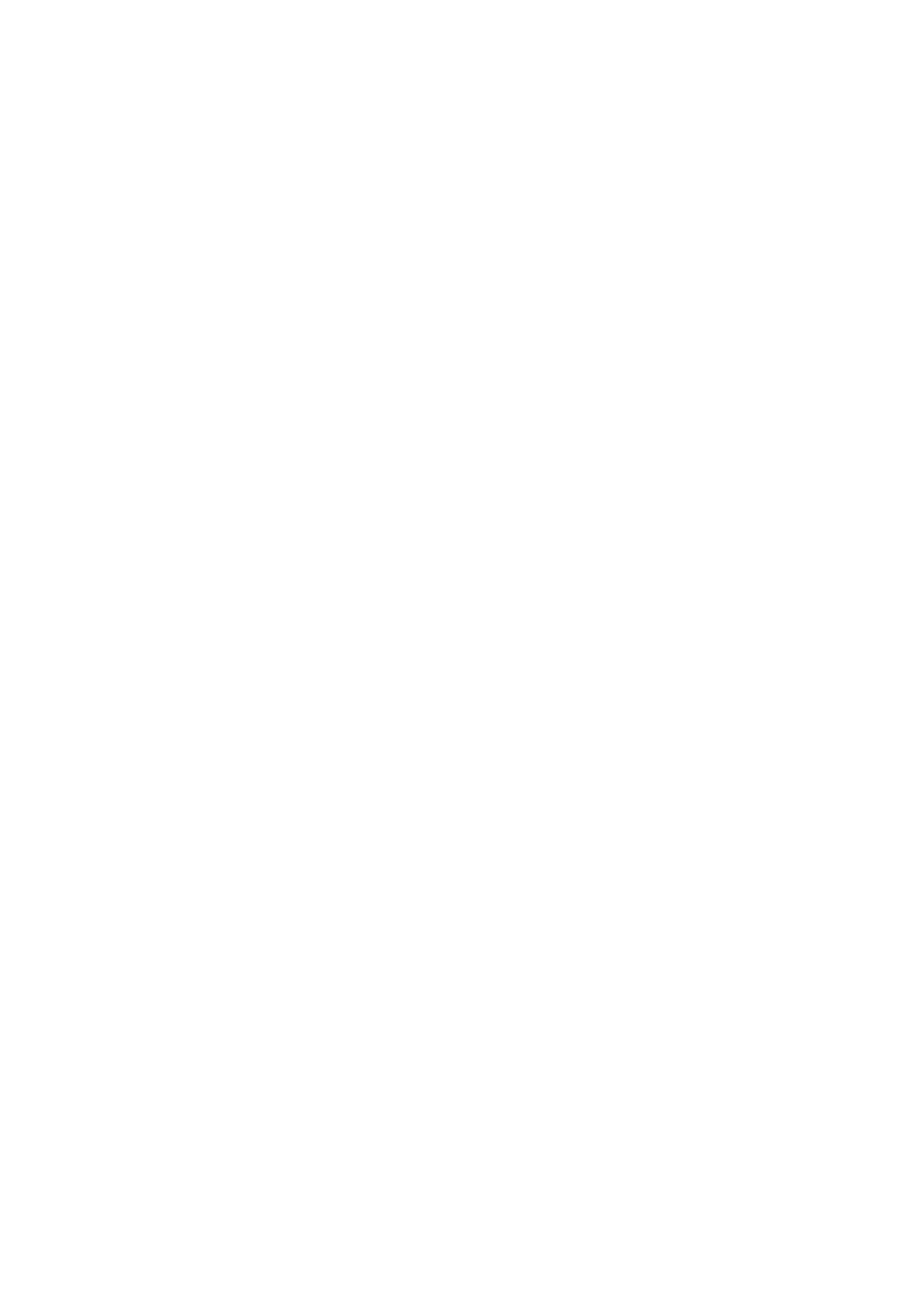*پژوهشنامهٔ انتقادی متون و برنامههای علوم انسانی،* پژوهشگاه علوم انسانی و مطالعات فرهنگی ماهنامهٔ علمی (مقالهٔ علمی ــ پژوهشی)، سال ۲۲، شمارهٔ ۲، اردیبهشت ۱۴۰۱، ۱۹۵ ـ ۲۲۱

نسبت تئوري هاي رياضي و بازارهاي مالي: Lecturing Birds on Flying تقدی بر کتاب (سخنداني براي پږندگان دربارهٔ پرواز کردن)

حجتالله صادقي \*

#### حكىدە

بحران مالی ۲۰۰۸–۲۰۰۷، از جهات گوناگونی، موضوع پـژوهش واقـع شـده اسـت. نقـش مدلهای کمی و نظریات ریاضی در رخداد این بحـران و عارضــههـای دیگـری کـه چنـین مدلهایی در بازارهای مال<sub>ی</sub> به بار می آورند، درونمایه اصلی کتاب *سخنرانی بـرای پرنــدگان درباره پرواز کردن* است. نویسنده، با تبیین نقش نظام آموزشی در ایجاد شکاف بین نظریــه− عمل و نقش کوانتها در ترویج و به کارگیری مدلهای کمی و محاسباتی، روایتی متفـاوت از علل رخداد بحرانهای مالی را به دست میدهد. در این نوشتار، ضمن بررسـی صـوری و محتوایی این اثر، با تحلیل درونِمایه و همچنین با تکنیکهای متن کاوی، مهمتـرین مضـامین این اثر و نیز مبانی و جایگاه آن در متون دانش مالی نقــد و بررســی مــیشــود. ایــن بررســی منتقدانه نشان می دهد که نویسندهی اثر، با نقد مدلهـایی چــون ارزش در معــرض ریســک، قیمتگذاری مشتقه اختیـار معاملــه و توابــع کــاییولا، ســهم آن&ـا را در ورشکســتگی&ــا و بحرانها نشان داده است و پیشنهاد کرده است که اصلاح نظام آموزشــی مــدیریت و اقتصــاد برای واقعه تر شدن، در دستور کار قرار گیرد.

**کلیدواژهها:** ریاضیات مالی، کوانتها، بازارهای مالی، نقد نظام آموزشی.

\* استادیار، بخش حسابداری و مالی، دانشکدهٔ اقتصـاد، مـدیریت و حسـابداری، پـردیس علـوم انسـانی و اجتماعی، دانشگاه یزد، یزد، ایران، sadeqi@yazd.ac.ir تاريخ دريافت: ١۴٠٠/٠٨/٢٧، تاريخ يذيرش: ١۴٠١/٠١/١۶

 $\left( \infty\right)$   $\left( 0\right)$ Copyright © 2018, This is an Open Access article distributed under the terms of the Creative Commons Attribution 4.0 International, which permits others to download this work, share it with others and Adapt the material for any purpose.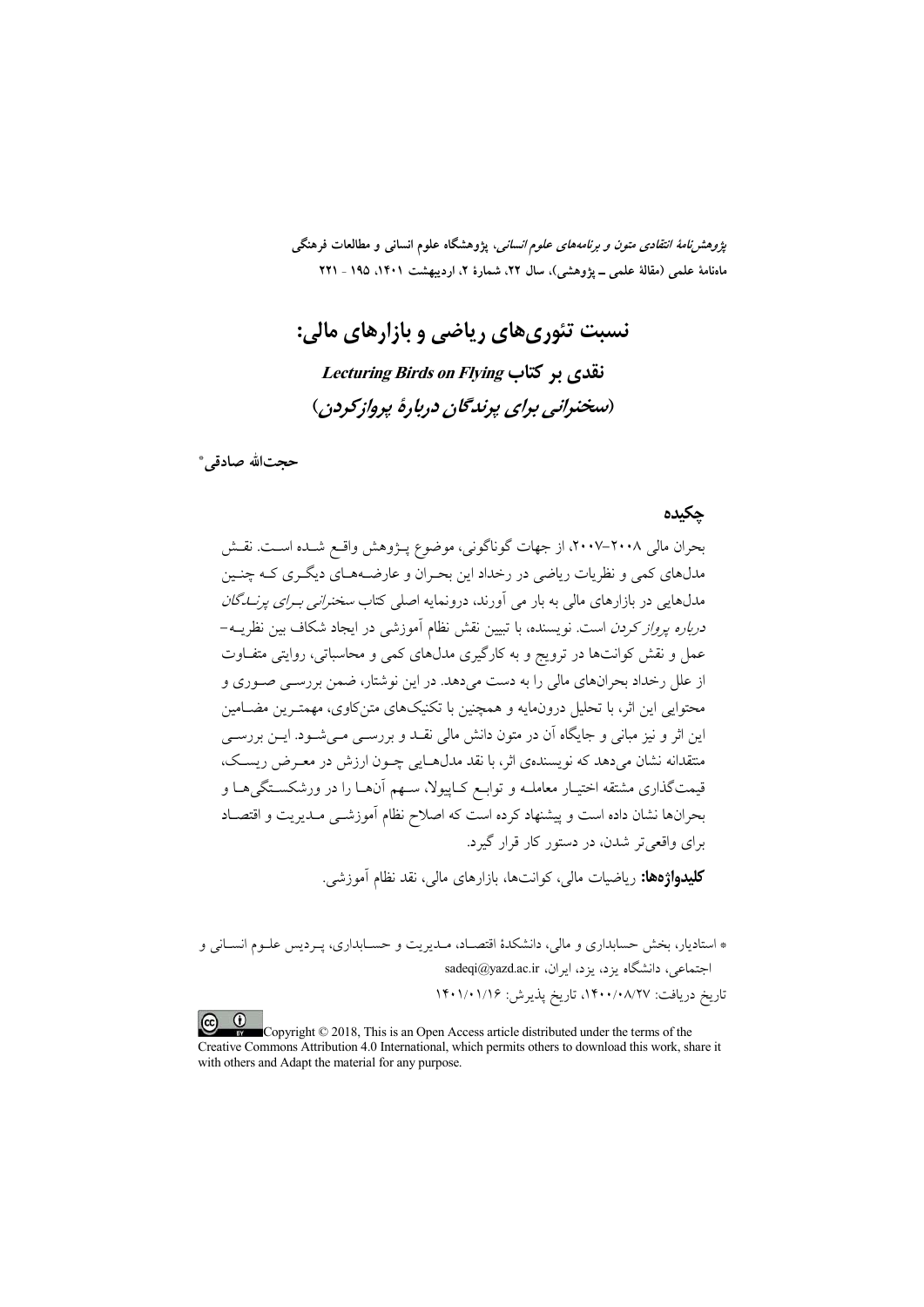۱۹۶ پژوهشرنامهٔ انتقادی متون و برنامههای علوم انسانی، سال ۲۲، شمارهٔ ۲، اردیبهشت ۱۴۰۱

#### 1. مقدمه

مرتون میلر (Merton Miller)، در سال ۲۰۰۰ و طی سخنرانی خود تحولات ۵۰ سـاله دانــش مـالي را تشـريح كـرد؛ تحـولاتي كـه بـا ارائــهي نظريــه انتخـاب سـبد سـرمايهگـذاري (Portfolio Selection) توسط ماركويتز (Markowitz 1952) آغاز و با تلاش هاي بلك و شــولز (Black and Scholes 1973) در قیمت گذاری مشتقات (Derivatives) به کمال می رسد. میلـر، بر اين باور است دانش مالي، شاهد تنش فكرى بين دو سنت متفاوت بوده است؛ ديالكتيك سنت فکری حاکم بر دانشکدههای اقتصاد از یک سو و سنت فکری حاکم بر دانشکدههای مدیریت از سویی دیگر هویت دانـش مـالی را شـكل داده انـد. در سـنت اول، رویكـردی كلانهنجاري (Macro Normative) حاكم است كه فرض مي كند جهاني از بهينهسـازان خـرد در تکاپویی دایمی، قیمتها را سامان میبخشند و در سـنت دوم، بــا توســل بــه رویکـردی خرد-هنجاري (Normative Micro) ، نحوه بهينهسازي ريسک-بازده توسط سرمايهگذاران و حداکثرسازی ارزش شرکتها، موضوعات اصلی پژوهش!ند. بــه بــاور میلــر، ایــن تــنش بــا قیمتگذاری اختیارات معامله توسط بلک و شولز و مرتون (Merton 1973) کـه نقطـه بلــوغ دانش مالی و شکل گیری مالی کمی است، به پایان می رسد. (Miller 2000)

تاریخ دانش مالی بهویژه پس از تلاش های بلک، شولز و مرتون ، تاثیریذیری روشــنی از دانش ریاضیات داشـته اسـت و بـا اسـتخدام طیـف گونـاگونی از روش هـا، تکنیـکهـا و تئوریهای ریاضی، سیمایی متفاوت یافته است. به کارگیری روزافزون نظریههای ریاضی بـه نقش انکارنایذیر آنها در شکل گیری مالی ریاضی (Mathematical Finance) انجامیــده اســت. در بوته عمل نیز کوانتها(Quants) یا تحلیل گران کمبی مـالی، بسـیاری از ایــن تکنیـک هــا بهکارگرفته و تصمیمگیریهای مالی را متحول کرده اند. مناقشه مهم مفیدبودن یا مفیـدنبودن این مدلها، بحثی رایج در محافل دانشگاهی است. به عنوان مثال در یکی از پرفـروش تـرین کتاب های مربوط به ایـن مناقشـه، نقـش کوانـت هـا در تکـوین اسـتراتژی هـای کمـی در وال استريت (Wall Street) و مديريت صندوقهاي يوشش ريسك (Hedge Funds)، تشـريح شده است. آيا به راستي نقش كوانـتهـا بـيش از آن سـازنده باشـد، مخـرب بـوده اسـت؟ (Patterson 2010)

کتاب سخنر*انی برای پرندگان درباره پرواز کردن* (Lecturing Birds on Flying) که از ایس بعد در این نوشتار با عنوان کتاب *سخنرانی برای پرندگان* از آن یــاد مــی شــود، بــه بررســی نسبت تئوریهای ریاضی و بازارهای مالی مےپردازد و ضـمن ارائـه مصـادیقی روشــن از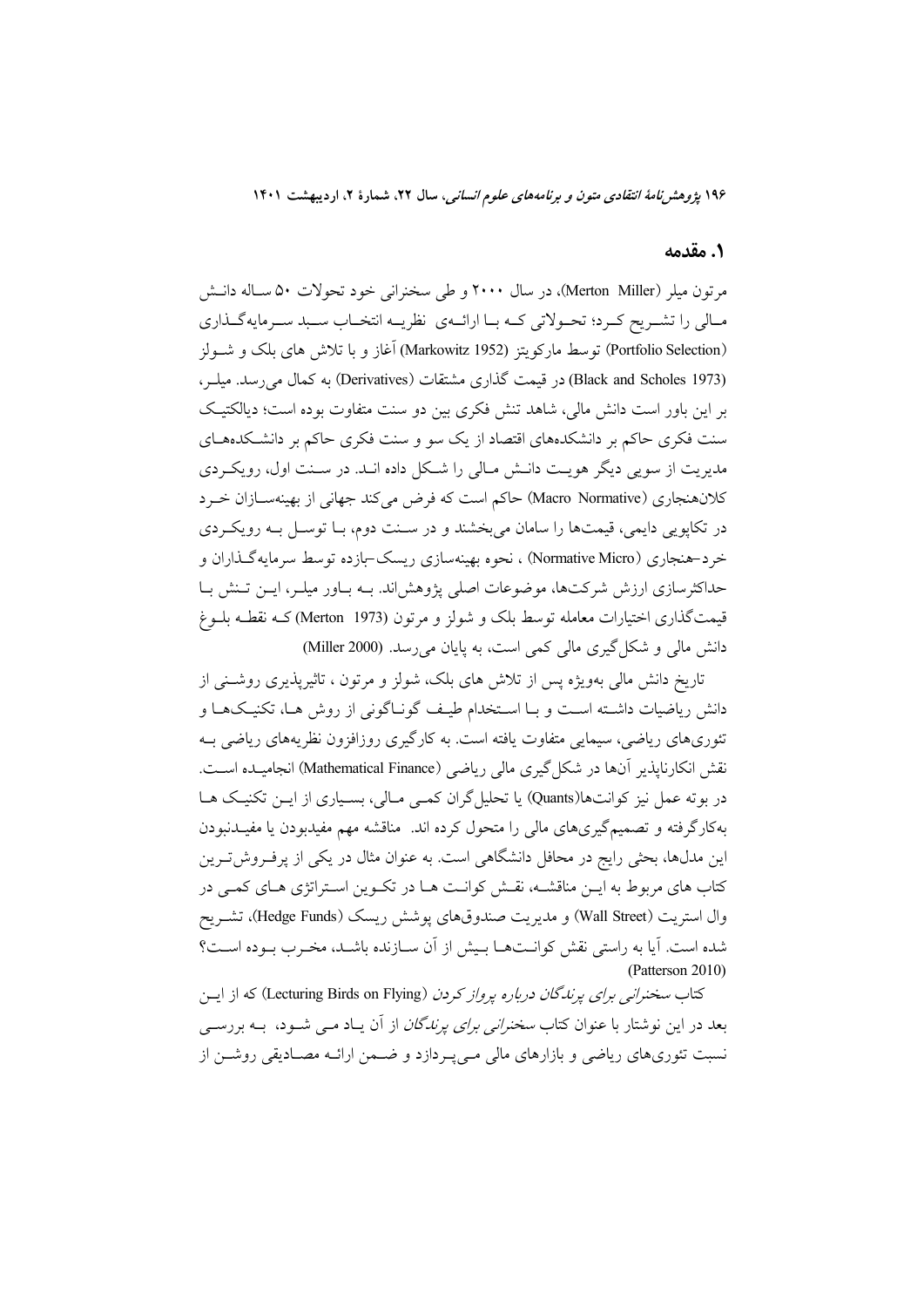نسبت تئوريهاي رياضي و بازارهاي مالي: … (حجتالله صادقي) ١٩٧

واقعیات مالی، با نگاهی نقادانه به کاربردهای ریاضیات در بازارهای مالی، عدم کفایـت آنهـا را تقریر میکند. این کتاب، روایتی از تاثیریذیری تصمیم گیریهای مالی از دانش ریاضیات را بهدست میدهد و میکوشد تا نقش تخریبی آنها را برجسته کند. (Triana 2009a)

در ادامه این نوشتار، ابتدا به معرفی کلی اثر یرداخته می شود، آن گاه پس از نقد و تحلیــل خاستگاه آن، به علت انتخاب اثر اشاره می شود. در ادامه، نقــد شــکلی و نقــد محتــوایی اثــر ارایه می شود.در نقد محتوایی اثر، به مواردی چون، نقد انسجام و منطق دورنی اثر، شناسـایی دورنمایههای اصلی، نقد استدلال های نویسنده، منابع اصلی و مبانی اثر پرداخته شـده اسـت. در پایان، پس از تحلیل متن اثــر بــا نــرم افــزار R، جایگــاه روش'شــناختی اثــر موردبررســی قرار مي گير د.

# ٢. معرفي کلي اثر

كتاب « سخنرانبي براي يرندگان درباره يرواز كردن» اثر يابلو تريانا (Pablo Triana)، معامله گ و نویسنده منتقد مدل های ریاضیاتی مالی است. از آن جا که وی هـم در مدرســه مــدیریت دانشگاه نیویورک و هم در بخش اقتصاد دانشگاهی دیگر تحصیل کرده است، از سـنتهـای حاکم بر رشته های اقتصاد و مدیریت، همگرایی ها و واگرایی های آن هـا اطـلاع دارد. ایــن أشـنايي از حيـث تمـايزي كـه ميلـر بـه اَن تاكيـد دارد و در مقدمـهي ايـن نوشـتار بــه اَن اشاره رفت، حایز اهمیت است. او آشکارا و به نحوی رادیکال بر نقش تخریبی مـدلهـای ریاضیاتی در بازارهای مالی اصرار می ورزد و در کتاب دیگر خود « عددی که مـا را کشـت» (Triana 2011c)، همين يـروژه را ادامـه مـى دهـد و مفهـوم فـوق العـاده كـاربردي ارزش درمعرض ریسک (Value at Risk) را به چالش میکشد. در کتاب «عددی که مـا را کشـت»، تریانا نشان می دهد آنچه بحران مالی ۲۰۰۷–۲۰۰۸٪ را رقسم زد، وامهـای رهنـی ریسـکی و تبدیل به اوراقبهادارسازی آنها نبود. بلکه یکی از مهمترین عوامل این بحران، تـوهمی بـود که کوانتها به تصمیمگیرندگان مالی القاء کرده بودند که آنها می توانند بـا اسـتفاده از یـک عدد یعنی همـان مقـدار ارزش در معـرض ریسـک مـیتواننـد ریسـک را بـراَورد کننـد و قانون گذاران نیز همین کمیت را مبنای وضع مقررات مالی قرار داده اند. (Triana 2011c)

ساختار کتاب *سخنرانی برای پرناگان*، پس از مقدمـه تحسـین کننـده ی نسـیم طالـب و پیش گفتار نویسنده، از ســه بخــش تکــوین یافتــه اســت. در بخــش نخســت کــه مبــانی نــام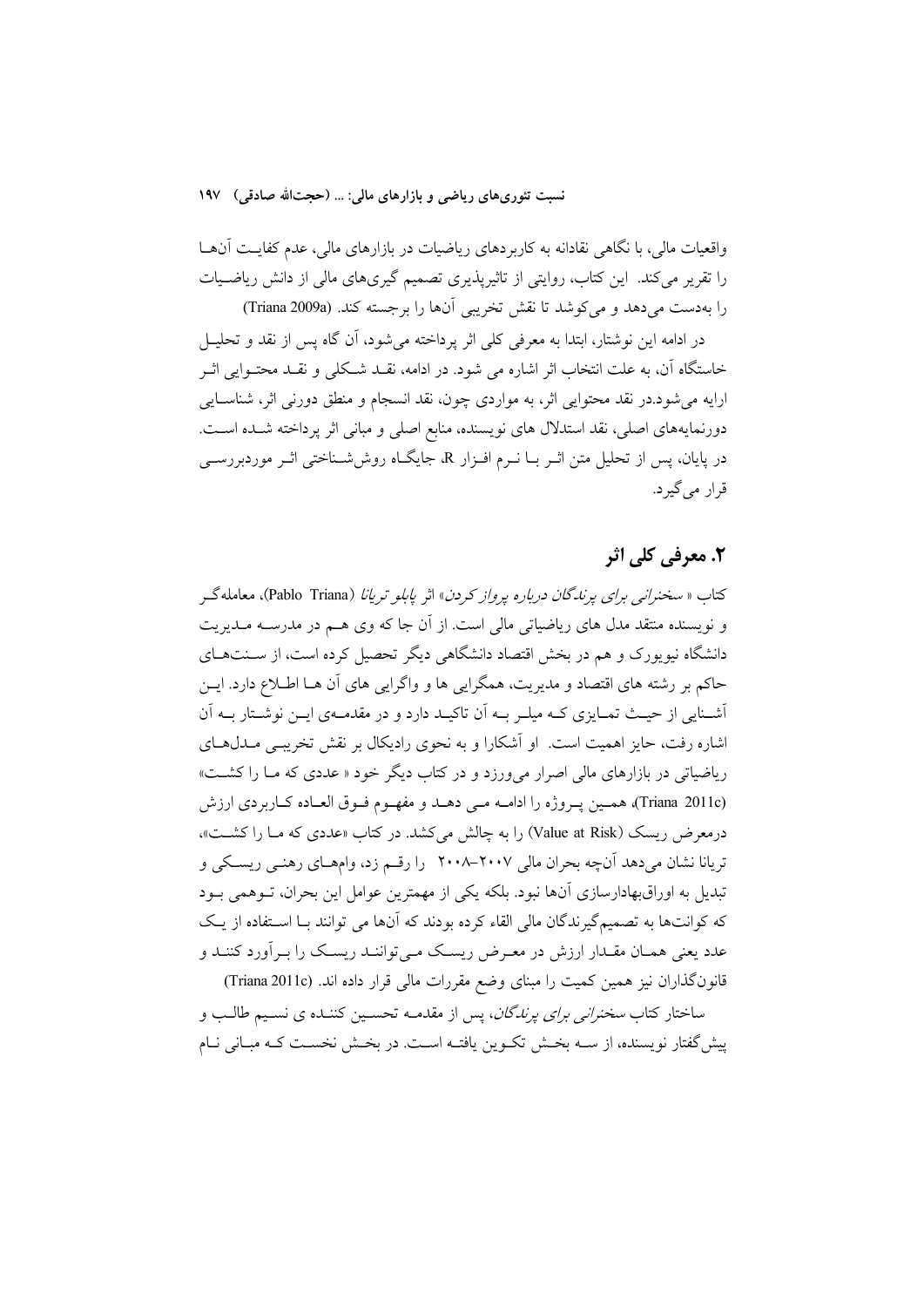۱۹۸ پژوهشرنامهٔ انتقادی متون و برنامههای علوم انسانی، سال ۲۲، شمارهٔ ۲، اردیبهشت ۱۴۰۱

گرفته است، مقدمات بحث در سه فصل بیان شـده اسـت. فصـل اول، تحـت عنـوان نایـب خداوند، تفاوت نظم هاي پيشيني ( يعني نظـم هــاي فيزيکـي) و نظــم هــاي پســيني (يعنــي نظمهای اجتماعی) را برجسته می کند. نظم های فیزیکی، مصنوع خداوند انـد و نظـم هـای اجتماعي، مصنوع انسان هـا. در فصـل دوم، خيانـت اقتصـاد مـالي، رابطـه اقتصـاددانان بـا دانشکدههای مدیریت ومدارس کسب و کار از منظر جامعه شناسی شـناخت مـورد بررســی قرار گرفته است. در فصل سوم، تهاجم کوانت ها، نحوه ورد مدل های کمی و پارادایم هـای یادگیری ماشینی در موضوعات مالی، تشریح شده است. در بخش دوم، تحت عنوان نقلدها، چهار فصل مجزا به بررسی نقادانه و موردکاوی مـدل هـای کمـی ای چـون توابـع مفصـل (كـاپيولا) (فصـل چهـارم)، ارزش در معـرض ريسـك (فصـل پـنجم)، ورشكسـتگي لمـن (فصل ششم) و مدل بلک و شولز (فصل هفتم) پرداخته است. در بخش پایـانی کتـاب کـه به نتيجه گيري اختصاص يافته است، سه فصل مجـزا بــه تحليــل نتــايج اختصــاص يافتــه و کتاب با موخره قابل تامل پایان می پذیرد. در این موخره به این پرسش پرداخته می شود ک آيا جايزه نوبل اقتصاد بايد حذف شود؟ بنابراين اين سه اثر، سه بخش كلي مقدمــه، بحـث و نتیجه گیری را شامل می شود و تفکر منسجم و منطقی نویسنده را نشان می دهد. ادامـه ایــن نوشتار به نقد محتوايي اين سه بخش، اختصاص يافته است.

## ۳. نقد و تحلیل خاستگاه اثر

البته قبل از کتاب « *سخنرانی برای یرندگان درباره پرواز کردن*»، نقــدهای جــدی|ی دربــاره ارزش در معرض ریسک مطرح بوده است که نویسنده کتاب از آنها تاثیر پذیرفته اسـت. در این میان نقـدهای نسـیم نـیکلاس طالـب (Nassim Nicholas Taleb) دربـاره اشـتباهاتی کـه مسدیران در دریافت مفهـوم ریســک دارنــد (Taleb, Goldstein, and Spitznagel 2009) و مناظرههای وی با فیلیپ ژوریــون (Philippe Jorion) کــه از مــدافعان ایــن مفهــوم اســت، از اهمیت خاصی برخوردار است. نویسنده علاوه بـر ایـن دو کتـاب کـه نگـاهی منتقدانـه بـه ریاضــیات مــالی دارد، كتــاب تحســین شــدهی دیگــری دربــاره مشــتقات شــركتی (Corporate Derivatives) دارد که موضوع آن ها، مباحث مـالي و مـديريت ريسـک اسـت و تسلط او بر مدلهای کمی مالی را نشان میدهـد. (Triana 2006b) بـه جـز کتـابهـایی کـه ذکر شد، تریانا در مجلات نیز، ایدههایی در نقد کاربرد مدلهای ریاضی بـرای حـل مســائل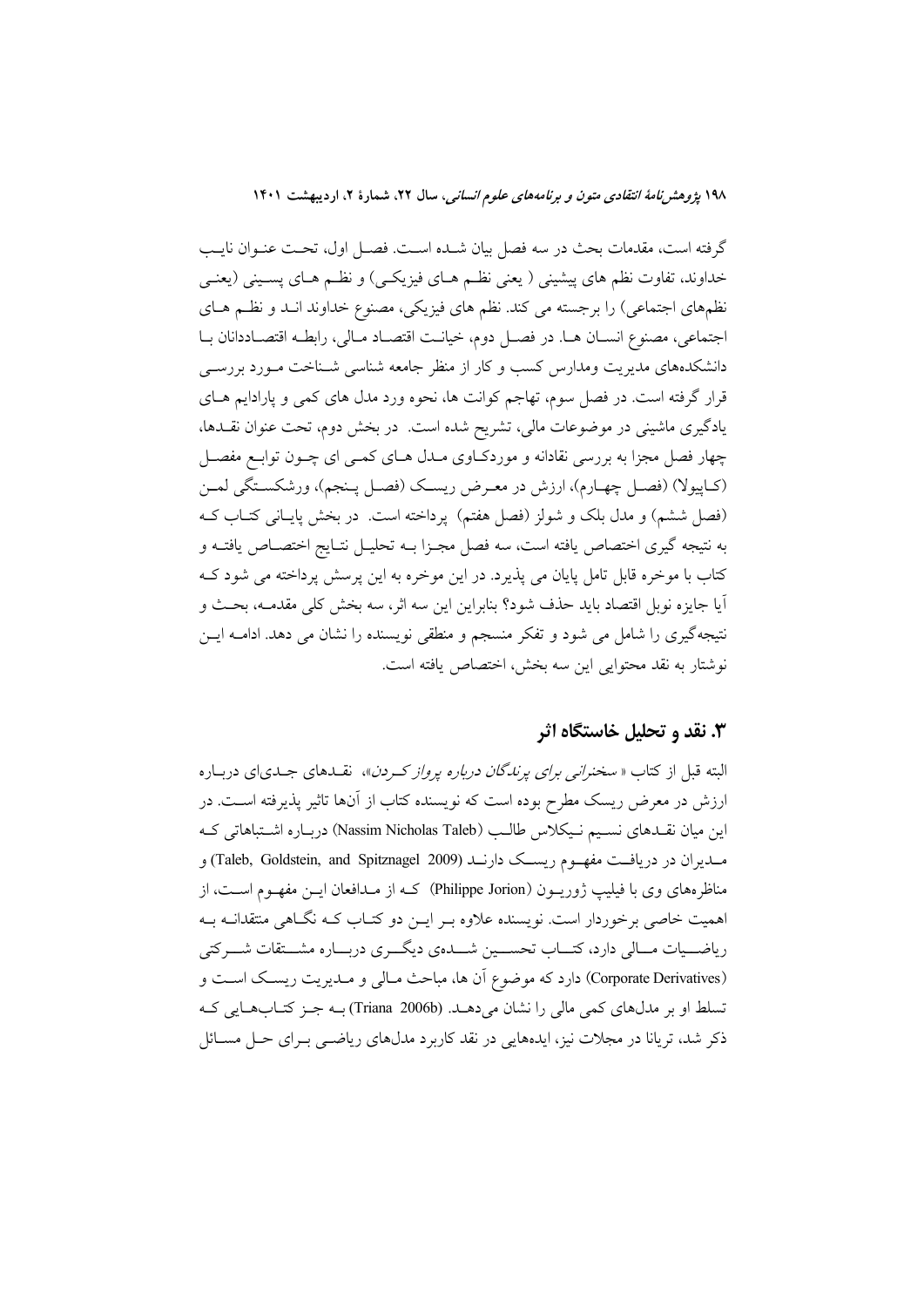#### نسبت تئوري،هاي رياضي و بازارهاي مالي: … (حجتالله صادقي) ١٩٩

مالی ارائه کرده است. موضوعاتی ماننـد نقـد مـدل هـای پوشـش ریسـک ,Triana 2006a (2007c مدلهای نوسان یذیری (Triana 2007h)، توزیعهای آماری مـدلهـای انـدازه گیـری ريسك (Triana 2007d, 2007e, 2011a)، تكنيكهاي معامله سهام (Triana 2011b)، خطاهايي كه در تصميم گيري هاي مربوط به ريسك هاي مـالي ,Triana 2007f, 2007g, 2007a, 2007b (2013 ,2009b و نقلد سيستم آموزش<sub>مي</sub> مــديريت ريسـك (Triana 2009c) توسـط تريانـا بهصورت نوشتارها و مقالات، مطرح شـده اسـت امـا كتـابهـاي او رفتـه رفتـه بــه عنـوان مانیفست مخالفان ریاضیات مالی مطرح می شود. این کتاب، مکررا نقد و بررسی شده است و برخی از ریاضیدانان مالی نیز در صدد پاسخ به برخی از مطالب آن بر آمدماند کــه در ادامــه به آنها اشاره خواهد شد. نکته بسیار مهم دربـاره کتــاب *ســخنرانـی بــرای پرنـــدگان*، مقدمــه نسیم طالب بر این اثر است. او در این مقدمه همدلانه و دقیق، استدلالهـایی ارایــه مــیکنــد که به تبیین ضعف مدلهای ریاضی در پیش بینی بازارهای مالی میپـردازد. طالـب در کتـاب قوی سیاه (The Black Swan)نیز نشان می دهد بسیاری از مدل هــای آمــاری کــه بــر مفهــوم نرمال بودن مشاهدات استوار اند و به جای مفاهیم کرانستانی بر مفاهیم میانستان تکیه دارنـد، به دلیل رخدادهای افراطی یا همان قوهای سیاه، گمراه کننده و ناکافی اند. (Taleb 2010)

طالب در بخشـي از ايــن مقدمــه بــه دوگانــه ارسـطويي حكمــت نظـري (Episteme) و حکمت عملی (Techne) اشـاره مـیکنـد. منظـور او از حکمـت عملـی مـالی، تجربیـات و سنتهایی است کـه معاملـه گـران بازارهـای مـالی بـر اسـاس آن واقعیـت هـای مـالی را شکل میدهند در حالی که حکمت نظری همـان نظریـه هـای مـالی اسـت کـه محققـان و دانشگاهیان مالی آن ها را در کتاب هـا و مقـالات بـه رشـته تحریـر در مـی آورنـد. طالـب، معتقد است علیرغم آن که بخش عمده ای از دانش واقعی مالی توسط معامله گـران تکــوین يافته است، با اين وجود رويه هاي حاكم بر جامعه علمي، بـا ناديــده گــرفتن ايــن حقيقــت، سهم دانشگاهیان را برجسته کرده اند. او با نقد غیر واقعی بــودن نظریــات مــالی بــه شــکاف دانشگاه از جامعه در این ساحت می پردازد و تصریح میکند رویه موجود بـه فـردی مثـل او که ده ها سال است در بازارهای مالی فعالیت دارد، اجازه انتقال تجربیـاتش بـه نسـل بعـدی را نمی دهد. وی کتاب *سخنرانی برای پرندگان* را محملی برای بیان برخی از حقـایق توسـط اقلیت معامله گران در شورش بر علیه اکثریت دانشگاهیان مالی تلقی می کند. طالب در ادامــه، تحقیقات مالی دانشگاهی را همراه با سوگیری می داند و معتقد است برخی از شواهد واقعـی كـه بــا ايــن تحقيقــات همخــواني نداشــته باشــد، توســط دانشــگاهيان، بــه عمــد، ناديــده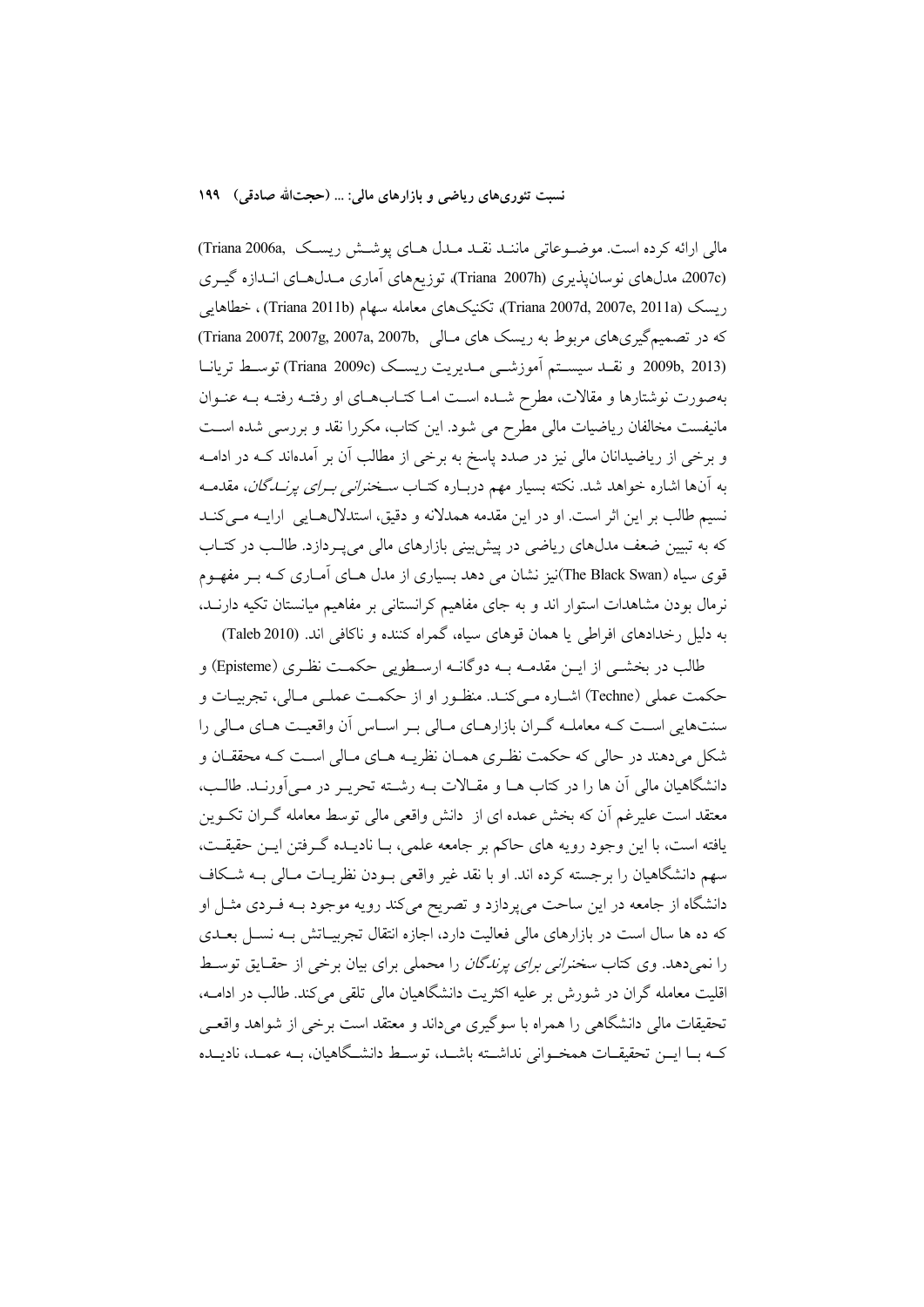۲۰۰ پژ*وهش نامهٔ انتقادی متون و برنامههای علوم انسانی،* سال ۲۲، شمارهٔ ۲، اردیبهشت ۱۴۰۱

گرفته می شوند و نظریات برخی از افراد چون ماندلبرات (Mandelbrot) به دلیـل نـاهمخوانی با بخش عمده ای از نظریـات مـالی، بــه نحـوی سانســور مــیشــوند. مانــدلبرات در کتــاب کثر*رفتاری بازار، مف*اهیم فراکتالی که از نظر طالب، مفاهیمی کارآمـدتر بـرای تبیـین بازارهـای مالی هستند را مطـرح مـیکنـد امـا محافـل دانشـگاهی از ایــن کتـاب، اَن چنــان کــه بایــد استقبال نمي كنند. (Mandelbrot 2008) طالب از صراحت لهجه و شجاعت نويسنده كتـاب در پاس(اشت و بیان حقیقت تشکر میکند. نویسنده *سخنرانی بـرای پرنـــاگان*، پــروژه طالــب درباب انتقاد از تقدم حکمت نظری مالی برا حکمت عملی را پیگیری میکند.

### ۴. علت انتخاب اثر

محتوای این اثر، رویکردی انتقادی بـه نظـام رایـج آمـوزش مـدیریت و بـه ویـژه مـدیریت مالی است. همانگونه که در ساختار کتاب مشهود است، بخش قابل تـوجهی از ایـن کتـاب، به نقد نظریهها و سنتهای رایج آموزشی در این ساحت معرفتـی مـی پـردازد. بنـایراین بـا توصیف مضامین و ارایه گزارش از نقدهایی که تریانا مطرح می کند، نارسـایی۵حای مـذکور بهعنوان مسالههایی که می تـوان بــا خلاقیــت و نــواَوری بــه حــل اَن همــت گماشــت، بــه تصمیم گیرندگان و سیاستگذارن معرفی می شوند. با اندکی تفاوت در شدت، مسـاله هــایی از این جنس، نظام آموزشی کشور در دانشکدههای مـدیریت و اقتصـاد را رنــج مــی دهنــد. همانگونه که در ادامه این نوشتار بدان اشاره خواهد شد، تمایز بین اپیستمه و تخنه (جـدایی مقام نظر و مقام عمل)، از اهم این مسایل به شمار می رود که این اثر، بــا نقــدی موشــکافانه أن را تشريح كرده است.

## ۵. نقد شکلی اثر

این کتاب به زبان انگلیسهی و توسط انتشــارات جــان وایلــی (John Wiley) در ســال ۲۰۰۹ بهچاپ رسیده و هنوز به فارسی ترجمه نشده است. تعـداد صـفحات ایـن کتـای در حـدود ۳۵۰ صفحه است که با توجه به اینکه انتشارات جانوایلی، یکی از معروفترین نـام هـای صنعت نشر است و استانداردهای سختگیرانه ای هـم از حیـث محتـوایی و هـم از حیـث شکلی بر کتابهای منتشرشده اعمـال مـی کنـد، کتـاب از زبـانی روان، شـکلی متناسـب و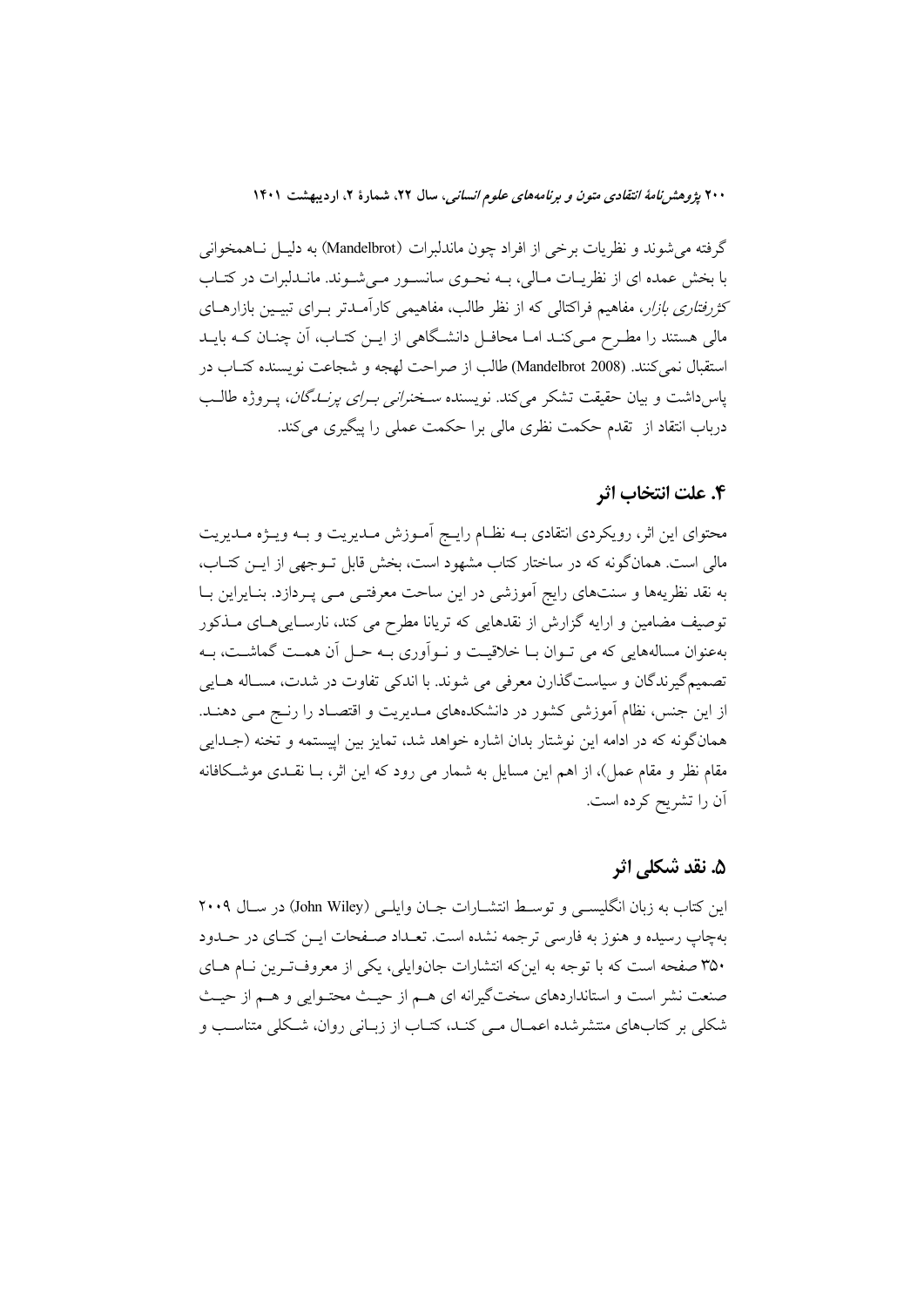نسبت تئوري هاي رياضي و بازارهاي مالي: … (حجتالله صادقي) ٢٠١

كيفيت چاپي بالا برخوردار است. از مهمترين نقاط قوت صورى اين اثر، عــلاوه بــر كيفيــت حروفچینی اَن و ظاهر فونتها، صفحه اَرایی نمودارها و جدولها، می تــوان بــه فهرســت مطالب دقیق آن نیز اشاره نمود. در قســمت یادداشــتهــا کــه در پایــان کتــاب آمــده اســت، یادداشتهای مربوط به هر فصل و نکاتی که می تواند به عنوان تکملـه مطالعـاتی یـا مرجـع مطالب باشد در طی ۱۵ صفحه به تفصیل ذکر شده اند. از نقــاط مثبــت دیگــر کتــاب، نمایــه مطالب کتاب است که در طی ۱۰ صفحه با جزییات کامل به خوانندگان عرضه شـده اسـت. پشت جلد کتاب نیز، به نظرات افرادی که درتحسین این کتاب سخن گفتـه انـد، اختصــاص بافته است.

## ع. نقد محتوایی اثر

در بخش محتوایی کتاب *سخنرانی برای پرندگان*، ابتدا دربـاره انســجام و منطــق درونــی آن، بحث می شود، سپس منابع استفاده شده در این کتاب، در بوته نقد قرار می گیرد. پــس از نقــد منابع، نواّوری و روزاّمدی این کتاب و سرانجام، مبانی و مفروضات اَن بررسی میشــود. در نقد محتوایی اثر برخی از مضامین مربوط به ریاضیات مـالی کـه در کتـاب سـخنرانی بـرای پرنیدگان بیه چیالش کشیده است، معرفی می شوند و نقیدهای وارد شیده بیر آنهیا، ارائه می شود.

# ۱.۶ نقد انسجام و منطق درونی اثر

تحليــل درونمايــه (Thematic analysis)، بــه عنــوان روش بررســي محتــوا، ايــن امكــان را فراهم مي كند تا جزييات درونمايه اثر ً و نحوه ارتباط أنها با يكـديگر را توصـيف كـرد. در یک الگوی شش مرحلهای از تحلیل درونمایه، مراحل خواندن و آشنایی با مـتن، کدگـذاری اولیه، شناسـایی درونمایـههـا، مـرور و تنقـیح درونمایـههـای شناسـایی شـده، نـامگـذاری درونمایههای نهایی شده و گزارش آنها به صورت تکراری و چرخشی صورت می گیـرد و حاصل تکرار این فرایند شش مرحله ای بـه صـورت رفـت و برگشـت، دسـتیـابی بـه درونمايههاي متن يا متون مورد نظر است.(Nowell et al. 2017)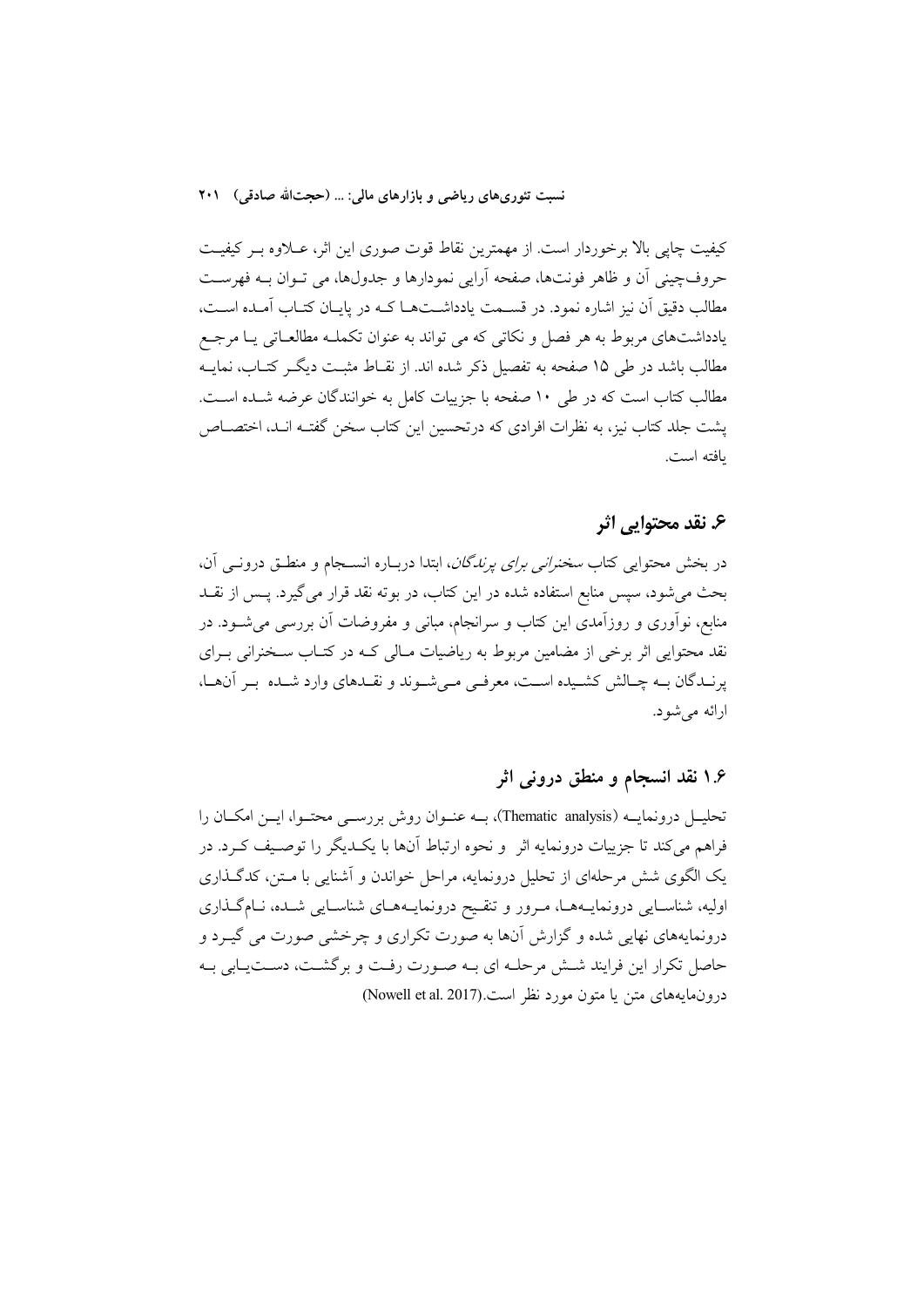۲۰۲ پژوهشر *نامهٔ انتقادی متون و برنامههای علوم انسانی*، سال ۲۲، شمارهٔ ۲، اردیبهشت ۱۴۰۱

حاصل این فرایند، در نقد درونمایه کتاب سخنرانی برای پرندگان، به شناسایی درونمایــه اصلی منجر شده است که در ادامه، به صورت مختصر به آن ها اشاره می شود.

۱.۱.۶ نقد نارسایی های روش شناختی مدل هـای کمـی: دو گانـهٔ نظـمهـای اجتمـاعی در مقابل نظمهای طبیعی

یکبی از استعاره هبایی کبه گبارت مورگبان (Gareth Morgan) در تبیتین مفهوم سبازمان ذکر میکند، سازمان به مثابه فرهنگ است. در این استعاره، سازمان و به تعبیری کلیتر، تمـام سازههاي انساني محصول فرايندي است كه ساخت اجتماعي واقعيت( Social Construction of Reality) خوانده می شود.(Morgan 2006) فرق ماهوی نظـمهـای طبیعـی کـه نسـبت بـه انسانها، پیشینی هستند با نظمهای اجتماعی که مصـنوع انسـان و نتیجـه سـاخت اجتمـاعی واقعیتاند، در تمایز مدلهای دانش فیزیک با مدلهای دانـش مـالی، تعیـین کننـده اسـت. ايمانوئـل درمـن (Emanuel Derman) كــه ابتـدا فيزيكــدان بــود و اكنــون از كوانــت هــاي نامآور است، به این واقعیت اشاره می کند که ما در فیزیک در مقابل خـدا بــازی مــی کنــیم. خيدا، قيوانين خيود را تغيير نمي دهيد. در حيالي كيه در دانيش ميا، بيا مخلوقيات خيدا بازی می کنیم. مخلوقات خدا، مدام ارزش دارایی ها را بر اسـاس ایـدههـای زودگـذر خـود، تغییر می دهند. بنابراین شاید در مدل های دانش فیزیک، امکان پیش پینی وجود داشته باشـد، اما در مدل های مالی، این امکان محل تردید است. به گفتهی درمن، ناخدایانی کـه بــه نغمــه دلفريب سيرنها (Siren) يا همان مـدلهـاي مـالي گـوش دهنـد، يـا بـه صـخرههـا برخورد ملي كننــد يــا بــه گــرداب مــي|فتنــد.(Derman 2016a) دانشـــمندان مــالي، بايــد متواضعانه بپذیرند که مدلهای ریاضی اگر چه برای تبیـین واقعیـات فیزیکـی تـا انــدازه ای كفايت دارنيد، بيراي واقعيبات مبالي، حتميا ناكبافي انيد. تريانيا از انيدرو ليو (Andrew Lo)، اقتصاددان برجسته مالی و استاد دانشگاه MIT روایت می کنـد کـه در طبیعـت، بـا ۳ قـانون مي توان ٩٩ درصد واقعيتها را تبيين كرد اما در دانــش مــالي، بــا ٩٩ قــانون هــم در بهتــرين حالت می توان ۳ درصد واقعیتها را تبیین کرد. از سویی دیگر در طبیعت، قواعد میانستانی و در بازارهای مالی، قواعد کرانستانی حاکم است. کتـاب بــا نقــل قــولی از نســيم طالــب، از جبايگزين شيدن شيعور متعبارف و تجربيبات عملي معامليه گيران بيا ميدل هياي رياضي انتقاد می کند. چرا که مدلهای ریاضی، بر حوادث میانستانی تمرکز دارند و فـرض مـی کننــد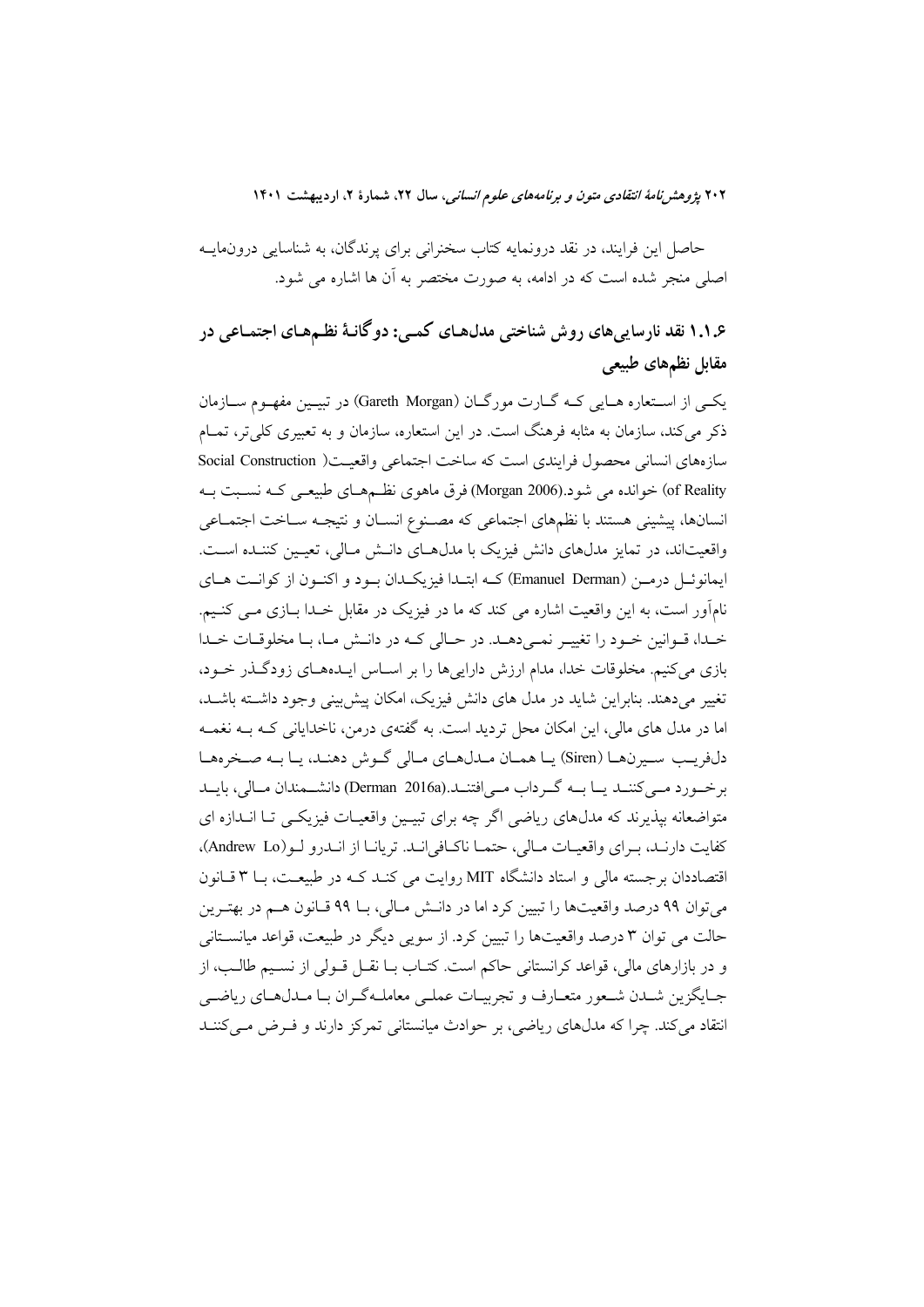نسبت تئوري هاي رياضي و بازارهاي مالي: … (حجتالله صادقي) ٢٠٣

قوي سياه وجـود نـدارد؛ فرضـي كـاملا نادرسـت. تـلاش بـراي مـدل كـردن چيـزي كـه مدلیذیر نیست، اساس مسأله است.(Triana 2009a) اتکاء بر فرض نرمال بودن مشــاهدات و سپس نقش کارکردی انحراف معیار در پیش بینی واقعیتها، از سویبی و پذیرفتن ایــن فــرض که با اتکاء به مشاهدات تاریخی می توان آینده را پیش بینی کرد، از سویی دیگـر، دو عارضـه مهم تئوری های مالی هستند و هر دو از خلط قواعد ریاضی حاکم بـر طبیعـت بـا واقعیـت بازارهای مالی است.

۲.۱.۶ نقد نظام آموزشی مدیریت مالی و دانشکدههـای مـدیریت: دوگانـهٔ اییسـتمه در مقابل تخنه

آیا کسی که تا به حال اَشیزی نکرده است، می تواند به دیگران اَشیزی یاد بدهـد و یـا حتـی کتاب آشیزی بنویسد؟ به همین قیاس آیا کسی که در بازارهای مالی، هـیچ تجربـهی عملـی نداشته باشد، می تواند به دانشجویان مالی، معاملهگری در بازارهای مالی یـاد بدهــد و حتــی در موضوعات مالي، كتــاب و مقالــه بنويســد؟ تمــايز حكمــت نظـري (Episteme) درمقابــل حکمت علمی (Techne)، یکی دیگر از مهمترین درونمایههای کتاب است. طالب در مقدمـه خود، این حقیقت که جاده بین معارف نظری و تجارب علمـی، جـادهای دو طرفـه اسـت را بهچالش می کشد. از یکسو، نظریات تجریدی مالی که توسط اسـتادان دانشـگاهی آمــوزش داده می شود، ربطی به واقعیت بازارهای مالی ندارد و از سویی دیگر، همـین ســاختار حــاکم بر محافل دانشگاهی، تجارب، شـگردها و تکنیـک&ـایی کـه معاملـهگـران بـا شـهود خــود کسب کردهانــد را شــعور متعــارف خوانــده و اتکــاء بــر آن را کــه در مقابــل شــعور علمــي قرار مبي گيرد، مردود مبي دانـد. در ايـن تمـايز، ميلتـون فريـدمن (Milton Friedman)، براینباور است که تئوریهای اقتصادی را نمی توان بـه سـبب غیرواقعـی بـودن مفروضـات آنها، چالش کرد. غیرواقعی بودن مفروضههای یک مدل، در قضاوت اقتصاددانان نسبت بـه آن چه تاثیری می تواند داشته باشد، وقتی آن مدل در کاربرد، عملکرد مناسبی داشته باشـد؟ این دیدگاه، فاصلهی نظریه و عمل را از طریق ترویج مـدلهـایی بـا مفروضـاتی نـهچنـدان واقعی، دامن می زند. از نگاه مرتون میلر همـین دیـدگاه در مـدلهـای مـالی بـه عنـوان مبنـا يذيرفتـه شـده اسـت. يكـي از منتقـدان ايـن ديـدگاه، هربـرت سـايمون (Herbert Simon)، نوبلیست اقتصاد و پدر هوش مصنوعی است که بـا طـرح رویکـرد رفتـاری، تجربـهگرایـی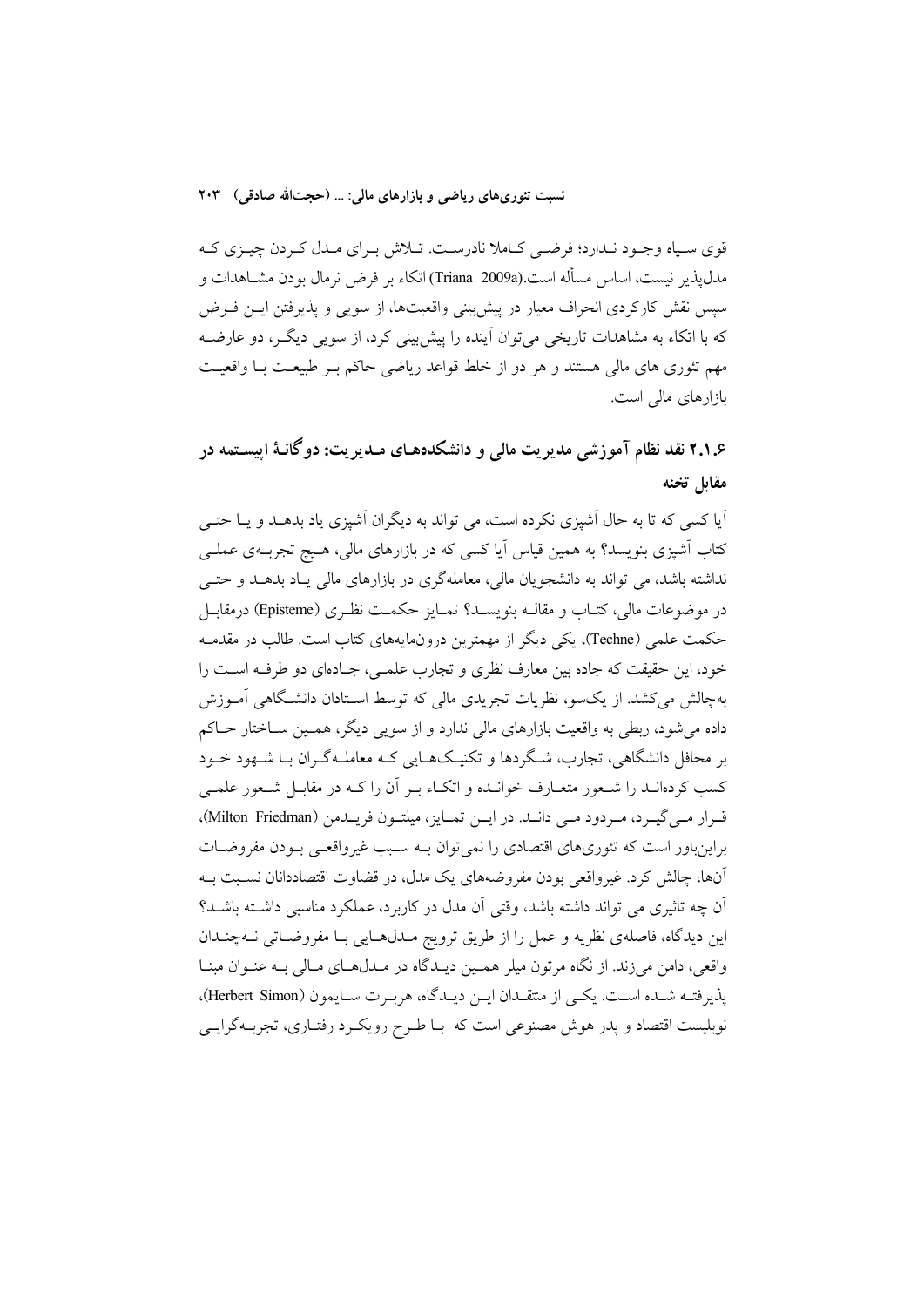۲۰۴ پژوهشر *نامهٔ انتقادی متون و برنامههای علوم انسانی*، سال ۲۲، شمارهٔ ۲، اردیبهشت ۱۴۰۱

مشاهدهمحور را بر نظریهگرایی اقتصادی و جزمیت اندیشی غیرواقعیتگرا، ترجیح می دهــد. دیگر نوبلیست شاخصی که غیرواقعی بودن نظریه های مالی را بـه شــدت چـالش مــیکنــد، فیشر بلک (Fischer Black) است. کتـاب، نقــل قــول هــایی از بلــک را ارائــه مــی کنــد، کــه مشاهدهناپذیری برخی از مفاهیم مالی مانند بازده مورد توقع که اسـاس بسـیاری از نظریـات مالی است را در بوته انتقاد قرار داده است. بلک، بارها به معضل نظری بــودن بــیش از حــد، ریاضی بودن بیش از حد و غیرواقعی بودن بیش از حد نظریات مـالی اشـاره مـیکنـد و بـه طعنه یادآوری می کند مشکل اساسی تر آن است که در مورد موضـوعات مـالی و اقتصـادی، یژوهش های انجام شده، بیش از حد ضرورت و اغلب نادرست و گران بار از خطـا هســتند. نظریات مالی، به این دلیل که با واقعیتها، راستی[زمایی شده اند، پذیرفته نمـی شـوند بلکـه به این دلیـل کـه پــژوهش2ــران، یکــدیگر را متقاعــد مــی کننــد، کــه اَن نظریــات موجــه و درست هستند، مورد اجماع قرار گرفته اند.

۳.۱.۶ نقد نارسایی کوانتها و مـدلسـازان کمـی مـالی: دوگانـهٔ گاوبازهـای مـالی و فيلسو فان مالى

در فصل هجمه ی کوانتها، داستان معنیداری نقل شده است. روزی گاوبـازی از فیلســوفی، پرسید: شغل شما چیست؟ فیلسوف پاسخ داد: شغل مــن، فکــر کــردن اســت. گاوبــاز بــه او گفت: در این صورت، تو هیچ وقت، بیکار نخواهی بود. مدلسازان مالی یا همان کوانتها، همانند أن فيلسوف رفتار مى كنند. أنها بـا وجـود أنكـه مـىداننـد مـدلهـاى كمـىاى كـه ارائه میکنند، گرانبار از خطا و ریسک اند، با تمسک بـه یـک شـبه اسـتدلال معاملـهگـران کف بازار بورس، را متقاعد میکنند تا آن مدلها را یاد بگیرند: درست است کـه مـدل هـا، همیشه درست نیستند؛ اما کاربران باید یاد بگیرند که مدل هــا در چــه زمــانهــایی بــه نتــایج درست می|نجامند و کی به نتایجی فاجعهبار. وظیفه ما، آن است که علی الـدوام و بـیآنکـه وقفهای پیش آید، مدلهایی جدید ارائه کنیم. کوانتها یا مدلسازان مـالی کمـی، نیـز ماننــد فیلسوف داستان، هیچگاه بیکار نخواهند شد. اما اینکه ثمـره تــلاش ایــن مشــغلهی مســتمر، چه کیفیتی دارد، از نظر آن در وهلهی بعـدی اهمیـت اسـت. در کتـاب بنـابر نقـل قــولی از ساتياجيت داس (Satyajit Das)، متخصص مشتقات، علت اوليه ورود كوانتها و استقبال از آنها در بازارهای مالی، به تسلطشــان بــر تجهیز،تعمیــر ونگهــداری کامپیوترهــا برمــی گــردد.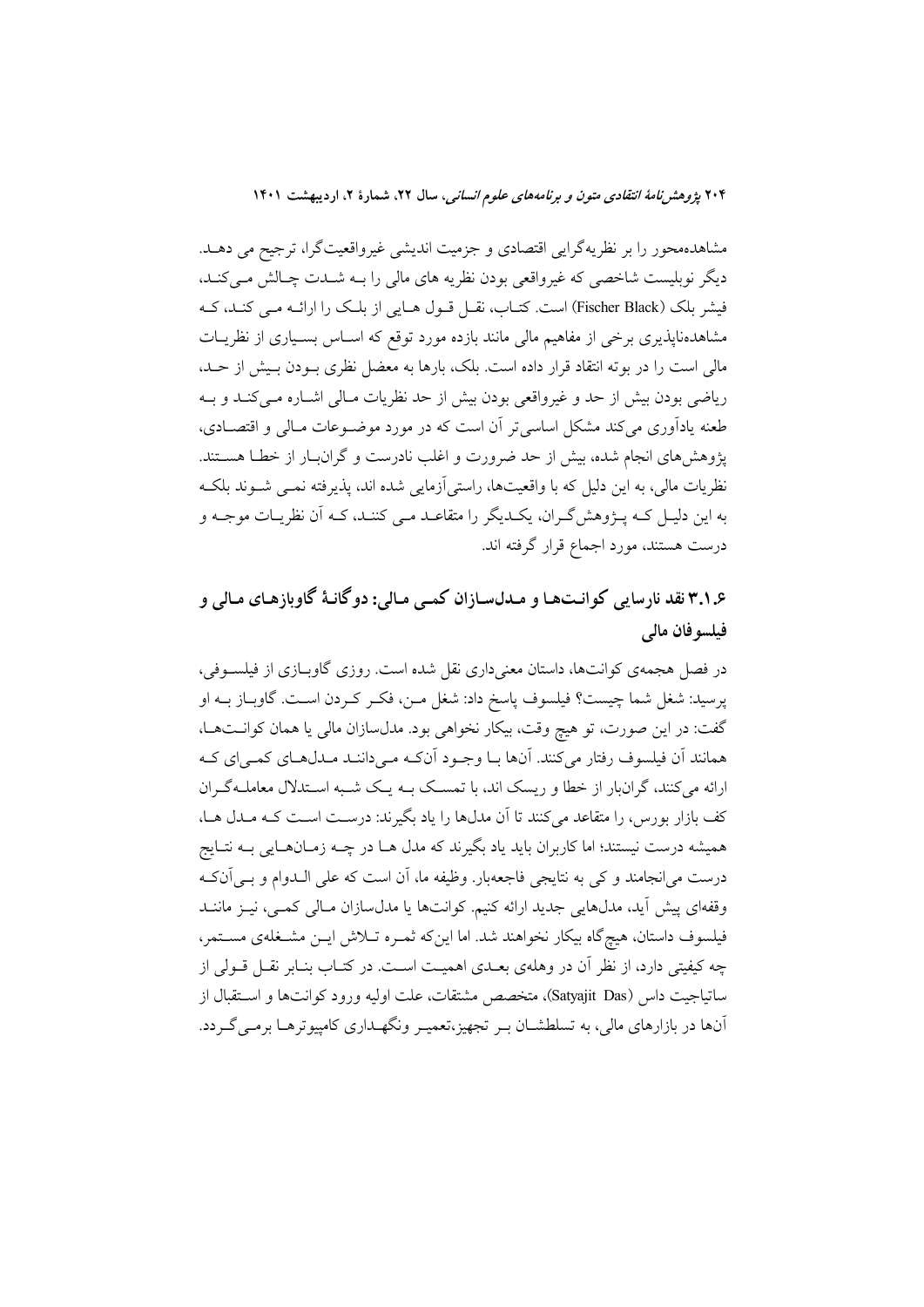نسبت تئوريهاي رياضي و بازارهاي مالي: … (حجتالله صادقي) ٢٠٥

کوانستهما زمانی به بازارهای مالی ورود کردند که بازارهای مالی درحال کامپیوتریزهشدن بود. در واقع کوانتها، با استادان دانشگاهی مـالی کـه در قسـمت پـیش، توضيح داده شدند، شباهتهايي دارند امـا بـا ايـن حـال از تفـاوت هـاي آن هـا نيـز نبايـد غافل بود. کوانتها به مراتب به معاملهگران نزدیکتر انـد و در میـدان عملـی موضـوعات مالي، بازيگراني مهم قلمداد مي شوند و البته براي كوانـت شــدن، آشــنايي بــا الگــوريتمهــاي پیچیده محاسباتی و علوم کامپیوتری، یک بایسته است. این در حالی است که استادان مـالی، از کف بازار بورس فاصله دارند و لزوما الگـوریتم هـای محاسـباتی و علـوم کـامپیوتری در نظریههای آنها، محل مهمی از اعراب ندارد. مدلها برای دانشگاهیان قداست خاصی دارنــد و نویسنده کتاب از مفاهیم انجیل و غنوسی گری برای توضیح این قداست، استفاده میکند، در حالی که کوانت، برای این مدلها، قداستی به معنی کامل آن، قایل نیستند و در پــی آنانــد، تا با جرح و تعدیل مدلهای دانشگاهی، آنها را با مقتضیات واقعی عمل مالی، همسو کنند.

## ۴.۱.۶ نقد مدلهای غیرواقعی با فرض نرمال بودن مشاهدات

توابع مفصل گاوسی (Gaussian Copulas)، یکی از مدلهای ریاضـبی پرکـاربرد کــه بسـتگی متغیرها را به صورت احتمال وند، کمی سازی و پیش بینی میکند. بـا داشـتن توزیـع احتمـال چند متغیر و ساختار همبستگی آنها، به واسطهی یک تـابع کـاپیولا، مـی تـوان بــه توزیــع احتمال چند متغیره اّن چند متغیر دست یافت. یکی از کاربردهای چنین تـابعی، مـدلســازی نکول افراد در مشتقات اعتباری است. احتمال نکول تک تـک افـراد و ســاختار هــمبســتگی آنها، با استفاده از یک تابع کاپیولا، به تابع احتمال چند متغیره نکول آنها، تبـدیل مـیشـود. در علـم بـيمسـنجي(Actuarial Science)، پديــدهاي وجــود دارد كــه بــه آن قلــب شكســته (Broken Heart) میگویند. با مرگ یکی از زوجین، احتمال مرگ زوج دیگر بالاتر می رود. این پدیده را میتوان با کوپیولا مدل سازی کرد. کوانتها، با فرض این که نکول یا ورشکستگی یک شـرکت در واقـع مـرگ آن محسـوب مـی شـود، کـاپیولا را وارد دانـش مسالي كردنــد. (David X. Li 2000) تريانــا، نارســايي توابــع مفصــل (Copula) در تبيــين هم بستگيرها را –به ويژه همبستگي نكول افراد-بـه عنـوان يكـي از عوامـل موجـد بحـران ۲۰۰۸–۲۰۰۷ معرفی می کند.

مدل دیگری که در اندازهگیری ریسک بـازار، کاربردهـای مکـرری یافتـه اسـت، کمیـت ارزش در معرض ريسك (Value at Risk) يـا همـان VaR، بـا وجـود تمـام نارسـاييهـايش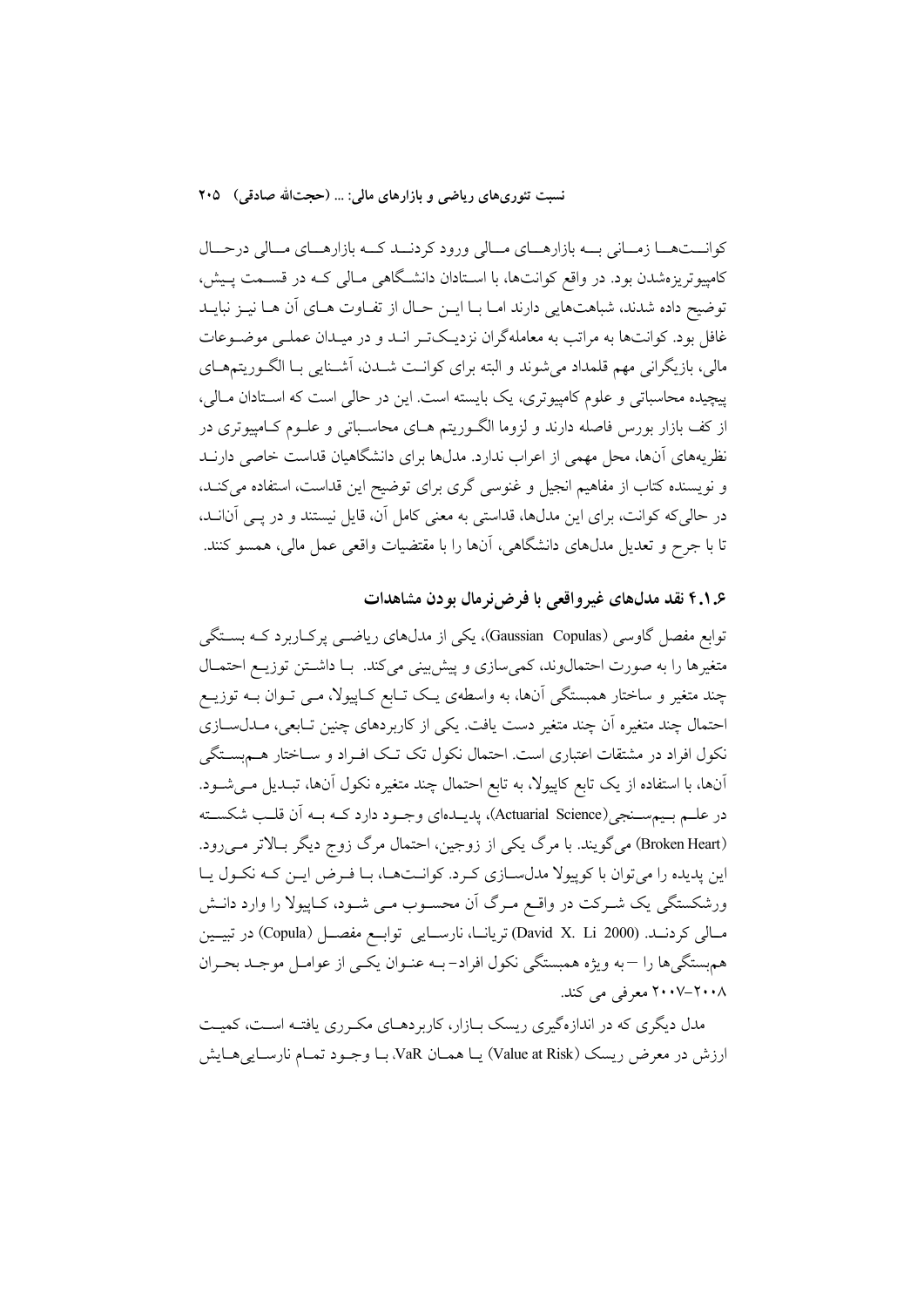۲۰۶ پژوهشر *نامهٔ انتقادی متون و برنامههای علوم انسانی*، سال ۲۲، شمارهٔ ۲، اردیبهشت ۱۴۰۱

ازسوی بانکها، صـندوقهـای پوشـش ريسـک (Hedge Funds)، قـانونگـذاران و نـاظران، مورداستقبال قرار گرفته است. تمثیل کتاب برای بیان این نارسایی های به این صورت اسـت: تصور کنید می خواهد از یک بنگاه ماشین بخرید. به بنگاهدار میگویید که علاوه بر ظـاهر و ویژگے هـای ماشــین، امنیــت اَن در درجــه اول اهمیــت قــرار دارد. او بــه شــما ماشــینی معرفی میکند و وقتی می پرسید که آیا کیسههای هوای (Air Bags) آن کار میکند؟ بنگاهدار پاسخ میدهد: حتما. کیسههای هوای این ماشین تقریبا همیشه کار میکند مگـر در مـواردی که تصادف خیلی شدید رخ دهد. اما جای نگرانی نیسـت، چـرا کـه احتمـال رخـداد چنـین تصادفی، خیلی کم است. ارزش در معرض ریسک نیـز، در هنگـام رخـداد حـوادث شـدید مالی و تکانه های استثنایی که اتفاقا احتمال وقوع آنها ناچیز است، تصـمیمگیرنـدگان را بـا بحران مواجه می کند. آیا می توان به این شاخص اتکء داشت؟ ارزش در معـرض ریسـک براساس دادههای تاریخی محاسبه میشود و اگر زیانی که مسبوق به سابقه نیست، رخدهــد، با بن بست مواجه می شود. در روش پارامتریک، محاسبه ارزش در معـرض ریسـک، فـرض نرمال بودن توزیع مشاهدات، وضعیت را وخیمتر میکننـد چـرا کــه شـواهد بــرخلاف ایــن فرضاند. تریانا، اعترافی از نسیم طالب، نقل می کند که در آغاز حرف۵ی معاملـهگـری اش، ارزش در معرض ریسک را بدون درک درستی از دادهها، به کار برده و زیان کرده است. امـا بعدها، متوجه میشود، ارزش در معرض ریسک به هیچ وجه، کمیتی غالـب، تعیـینکننـده و تمامکننده در تصمیم گیریهـای مـالی نیسـت. البتــه، ارزش در معـرض ریسـک مـدافعینی هم دارد. فيليپ ژوريون (Philippe Jorion)، در استدلالي رمز توسعه و پيشرفت تمدن غـرب را، استقبال از مفهوم اندازهگیری میداند. اندازه گیری زمان و مکان و کمیسازی واقعیتها، اروپاییان را از اعراب مسلمان، پیش انداخت.(Crosby 1997) ارزش در معـرض ریسـک هـم در امتداد همین پارادایم قرار می گیرد.

مدل دیگری که از آن به عنوان مسالهای بغرنج یاد میشود، مــدل بلـک، شــولز و مرتــون (Black-Scholes-Merton (BSM)) در قیمــــــتگـــــــــذاری مشـــــــتقات اختیـــــــارات (Options Derivatives) است. ايسن مسلال بسر اسساس مفروضساتي، قيمت اختيسارات را محاسبه مي كند. اين مفروضات مانند ثابت بودن نرخ بهره يا عـدم هزينــههـاي معــاملاتي، بــا دنیای واقعی فاصله دارنـد امـا مفـروض نرمـال بـودن توزیـع بـازده دارایـیهـا، مهـمترین نقطهضعف ایـن مـدل محسـوب مـیشـود. مشـاهدات افراطـی کـه در دنبالـههـای توزیـع قرار میگیرند از آنچه توزیع نرمال پیش بینی میکند، محتمل تر انــد. از ایــن مــدل عــلاوهبــر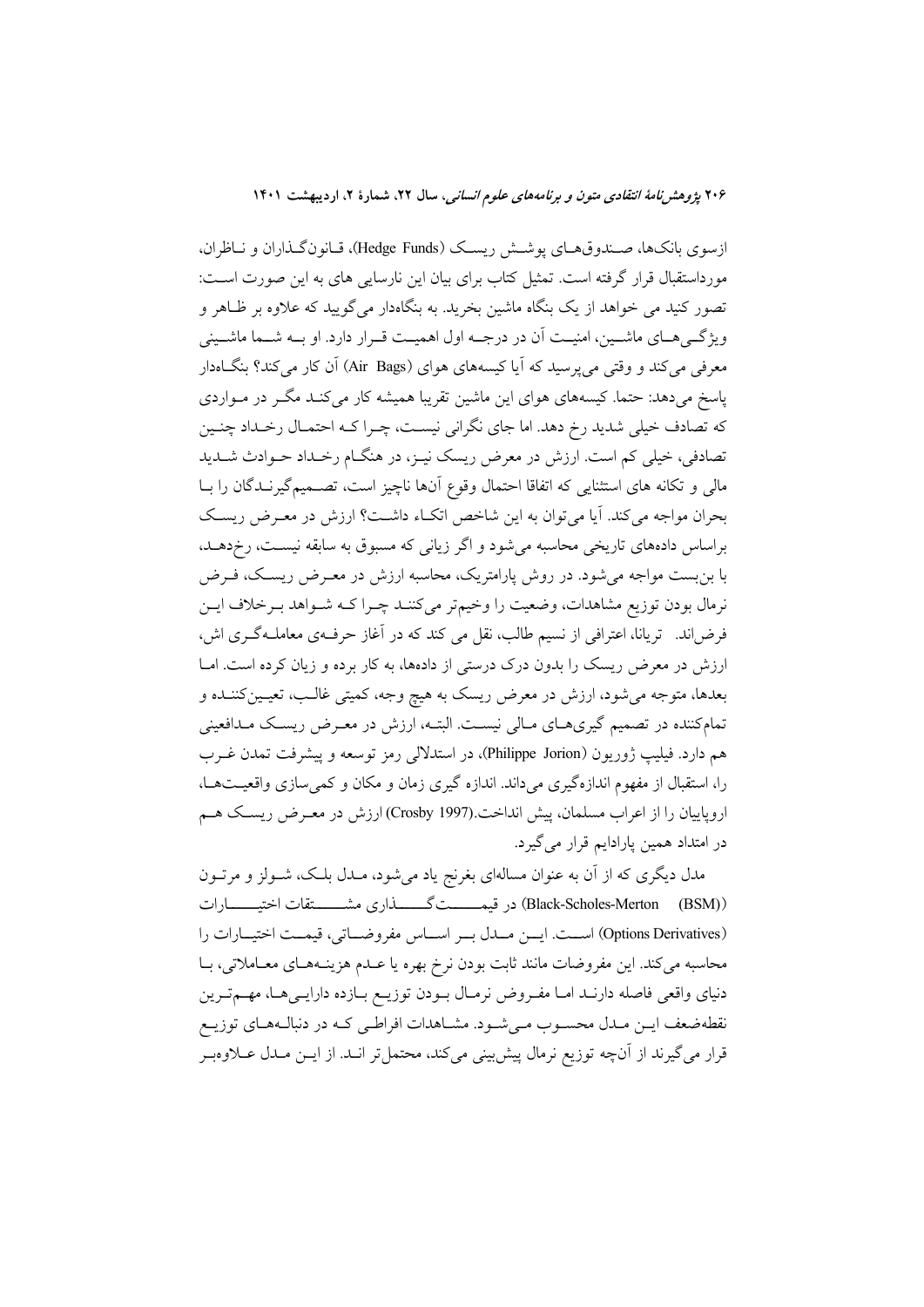نسبت تئوري،هاي رياضي و بازارهاي مالي: … (حجتالله صادقي) ٢٠٧

قیمتگـذاری مشـتقات، در تخمـین نوسـانپـذیری ضـمنی (Implied Volatility) و تحلیـل لبخندك نوسان (Volatility Smile) استفاده مي شود. (Derman 2016b) با اين وجـود، شـواهد متعدد نشان میدهد بازارهای مالی با نتـایج مـدل بلـک، شـولز و مرتـون سـازگاری نـدارد. سال@ا، پیش از آنکه بلک، شولز و مرتون مدل قیمت گذاری خود را ارائه کنند، معاملهگـران قیمت این مشتقه را بر اساس تجربیات خود، تحلیل و بررسـی مـی کردنـد و حتـی در ایـن زمینه متنهای مستقلی نیز تالیف شده است. معامله گران که براساس تخنه (حکمت عملـی) و شهود خود رفتار میکنند، مهترین عامل شکل گیــری قیمــت را مکانیســم بــازار و تلاقــی عرضه و تقاضا تلقبي مبي كننـد و نــه أن مكانيســم رياضـياتي|ي كــه بلك،شــولز و مرتــون مطرح كردەاند.

۲.۶ تحلیل متن اثر با استفاده از متن کاوی در نرمافزار R

با توجه به اّن که متن کتاب به صورت الکترونیک در دسترس بود، فصل هـای مختلـف اّن، جداسازی شده و با استفاده از بستههـای Benoit et al. 2018) quanteda) و corporaexplorer (Gjerde 2019) که در R تعریف شیده انید، متن کیاوی شیدند. این واژگیان کتیاب، کیه در نمودار ۱، آمده است، نشان مے دھـد کـه مضـامین مهمـی کـه نویسـنده بـر آنهـا متمرکـز بوده است، چه بودهاند؟ پیش از آن که متنکاوی صورت پذیرد، لازم است تا دادههای متنبی، پیراسته و آمادهسازی مقدماتی انجـام شـود. منظـور از پیراسـته کـردن مـتن، حـذف علائـم سجاوندی، حروف ربط، حروف اضافه، نشانهها و واژههای عمومی ای است کـه معمـولا در همه متن ها، به کار می روند. با پیراسته کردن متن، کاوشهای بعدی روی مفـاهیم اصـلی|ی که در متن به کار رفته اند، انجام میشود، و مضامین اصلی به صـورت ابـر واژگـان نمـایش داده میشود. هر چه اَن واژه، کاربرد بیشتری داشته باشد، بزرگنمایی بیشتری در ابـر واژگـان خواهــد داشــت. نمــودار ۲، ده واژه پربســامد كــه بيشــترين تكــرار در مــتن داشــتهانــد را نشان مے دھد.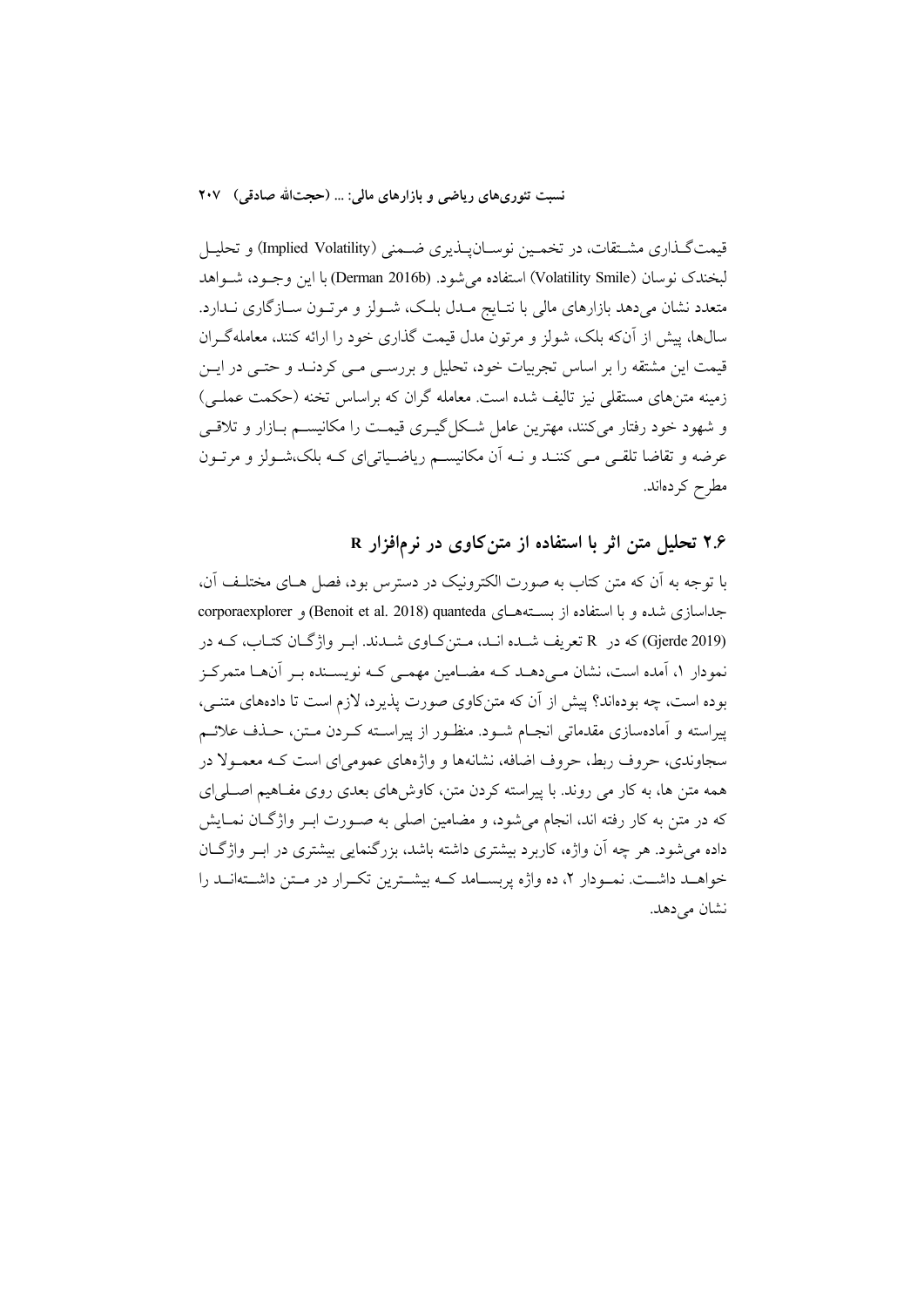

نمودار ۱. ابرواژگان کتاب سخنرانی برای پرندگان



نمودار ۲ـ ده واژه پربسامد در کتاب سخنرانی برای پرندگان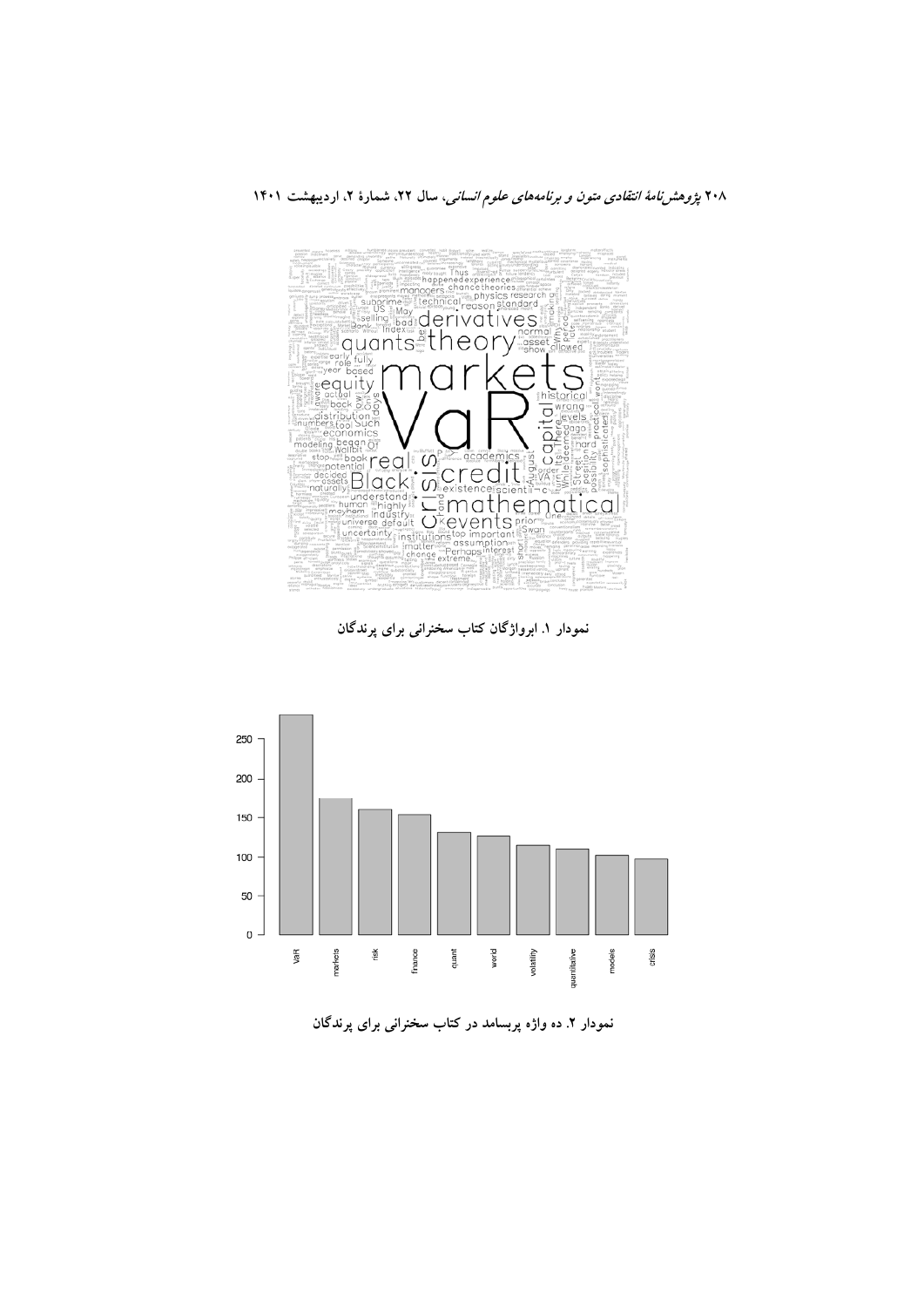همانگونه که نمودار ۲، نشان می دهـد، واژه هـای ارزش در معـرض خطـر، بازارهـای مالي، ريسک، مديريت مالي، کوانتها، جهان، نوسـانيــذيري، مــدلهــاي کمــي و بحـران از پریسامدترین واژههای متن کتاب بوده اند. در تحلیـل درونمایــه کتـاب، در خصــوص ایــن مفاهيم و مهمترين نقدهايي كه نويسنده به نظريات كمي مالي و نقش آنهــا در شــكل گيــري بحرانها، مطرح كرده است؛ بحث و بررسي صورت گرفت.

تکنیکهای متن کاوی این امکان را فراهم می کند تا میزان شیاهت مـتن هـای گونــاگون را به روشهای مختلف، اندازه گیری کنند. با توجه به این که فصلهـای مختلـف ایــن کتــاب، جداگانه متن کاوی شـدند، سـپس، میـزان شـباهت آنهـا بـا معيـار اقليدسـي(Euclidean). انــدازهگیــری و در نهایــت، بــا الگــوریتم وارد (Ward)، خوشــه بنــدی سلســله مراتبــی (Hierarchical Clustering) صورت گرفت که نتیجه اَن در نموار ۳، نشان داده شده است.



نمودار ۳. خوشه بندی سلسله مراتبی فصل های کتاب سخنرانی برای پرندگان بر اساس متن کاوی اثر

همان گونه که نمودار ۳، نشان میدهد به صـورت کلـی، فصـول کتـاب را مـیتـوان بـه سه دسته تقسیم کرد: دسته اول شامل فصلهای یک، دو، سه، چهار، پنج و نــه، و دســته دوم شـامل فصـلهـاي شـش، هشـت، ده و بخـش منـابع اثـر، و دسـته سـوم، تنهـا شـامل فصل هفتم است. به عبارت دیگر فصل هفـتم کــه بــه نقــد و بررســی مــدل بلــک، شــولز و مرتون میپردازد، از حیث متن کاوی با سایر فصلها متمایز است. البتـه مـیتوان، خروجـی متنکاوی مربوط به هر فصل را به صورت جداگانه ارائه و آن را تفسیر کرد، اما با توجــه بــه محدودیت این نوشتار و با عنایت به این نکته که مضـامین اصـلی در قسـمتهـای پیشـین، مورد نقد درونمایهای قرار گرفته اند، در بخش متن کاوی اثر به ارائه نتایجی کـه اشـاره شـد. بسندہ مے شو د.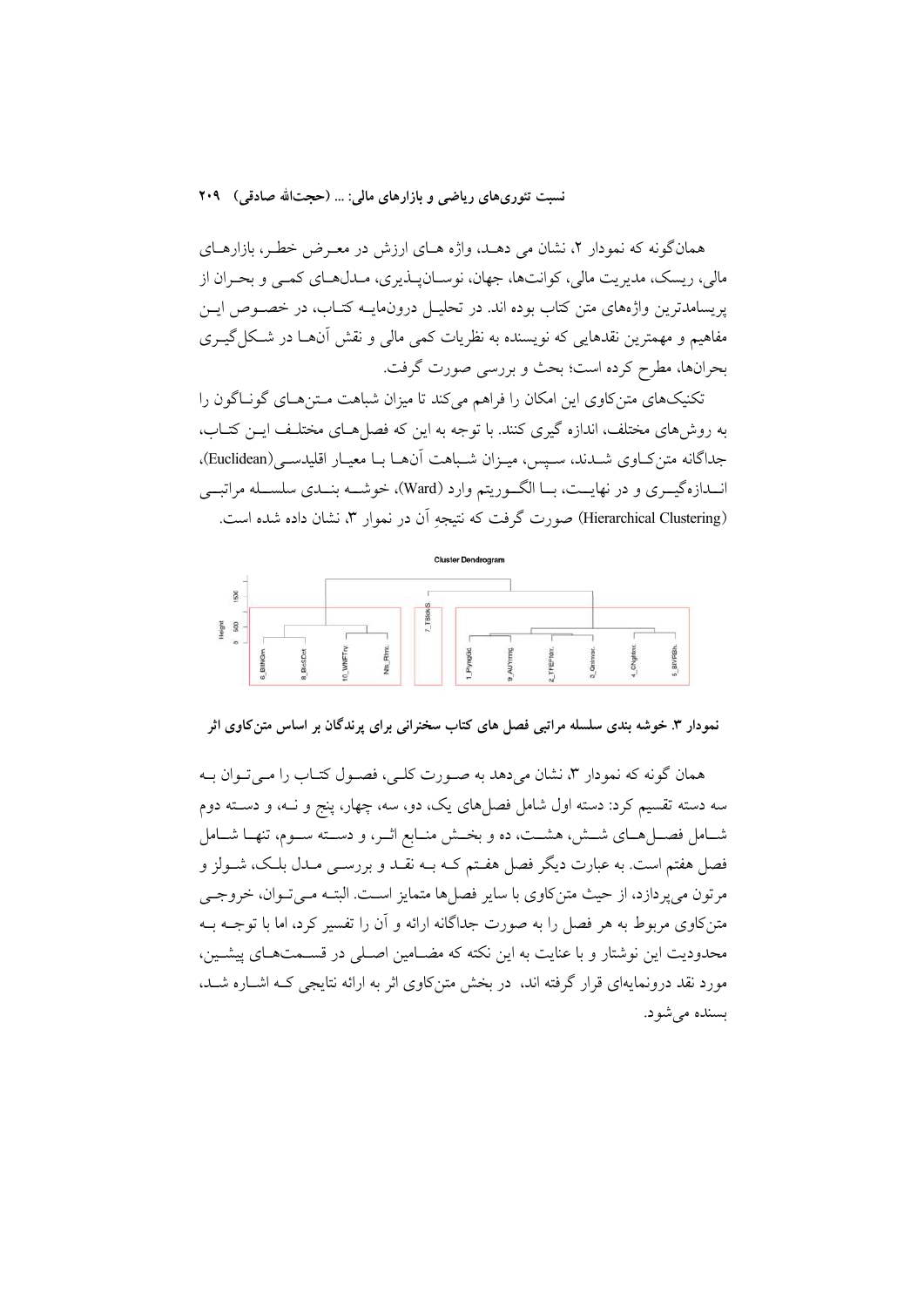۲۱۰ *یژوهشرنامهٔ انتقادی متون و برنامههای علوم انسانی*، سال ۲۲، شمارهٔ ۲، اردیبهشت ۱۴۰۱

# ۳.۶ نقد منابع اثر

در این کتاب به کرات از افراد و منابع گوناگون نقل قول مستقیم شده است و در جـایی کــه نقل قـول مسـتقيم وجـود نـدارد، خـود نويسـنده، ديـدگاه خـود را مطـرح كـرده اسـت و بدین ترتیب، اثری بدیع با تنوع منحصر به فردی از شـواهد بــه منصــه ظهـور رسـیده اسـت. نویسنده در ۱۴ صفحه به تفصیل منابع این نقل قولها کـه عمـدتا از مهمتـرین منـابع دانــش مالی و اقتصاد هستند را معرفی کرده است. برای مشخص شدن، وزن و اهمیـت هــر یــک از منابع، این ۱۴ صفحه، به صورت جداگانه با تکنیکهای متن کاوی، تجزیــه و تحلیــل شــد و ابر واژگـان و نيـز ده نفـري كـه بيشـترين ارجاعـات بـه اَن هـا صـورت گرفتـه اسـت، در نمودارهای ۴ و ۵ آمده است.



نمودار ۴ ابر واژگان منابع و مآخذ اثر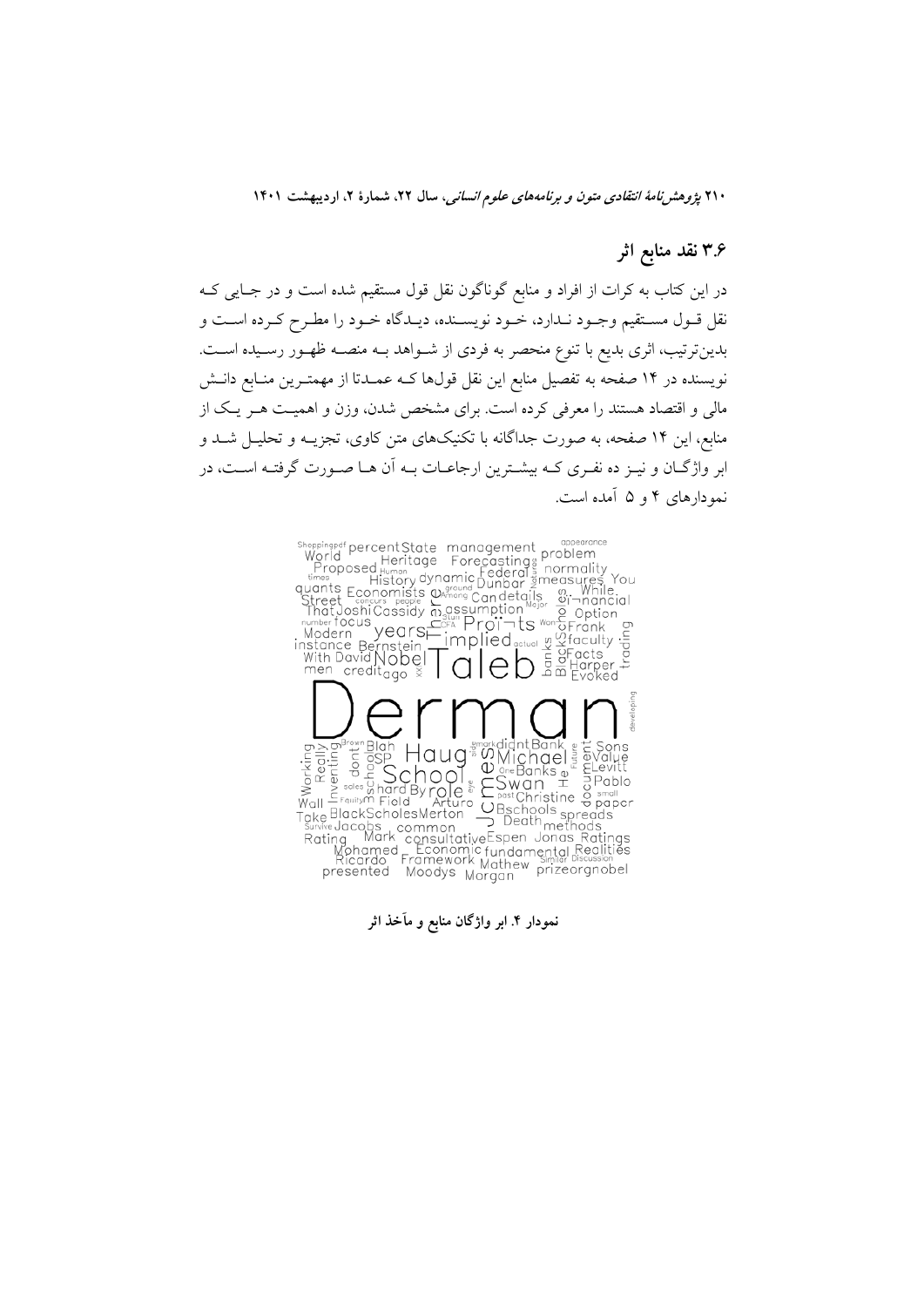نسبت تئوري هاي رياضي و بازارهاي مالي: … (حجتالله صادقي) 111



نمودار ۵ـ پربسامدترین افرادی که از آن ها نقلقول شده است.

همانگونه که نمودارهای ۴ و ۵ نشان می دهند، پر ارجاع ترین افـراد، ایمانوئـل درمــن، کوانت معروف و استاد دانشگاه کالیفرنیـا اســت و بعــد از وی فیشــر بلـک و نســیم طالــب قرار دارند. در ادامه، مهمترین منابع اثر، به صورت خلاصه معرفی و بررسی می شوند.

الف. زندگي من به عنـوان يـک کوانـت (Derman 2016a) ، خــودزنـدگي نامــه درمــن و شرح حال خواندنی او است که در آن چگونگی مهاجرت از دنیای فیزیـک ذرات بــه دنیــای مالی و تاملات منحصر به فرد او درباب ارتباط این دو حوزه را شــامل مــیشــود. بــه تعبیــر نسیم طالب، درمن در این کتاب، از سختترین دانشها یعنی فیزیک که مملـو از مـدلهـای ریاضی است به نرمترین دانشها یعنی مالی، پل میزند و رابطه بینامتنی(Intertextuality) ایــن دو ساحت معرفتی را تبیین می کند.

ب. قوى سياه(Taleb 2010) (The Black Swan)، اثر برجسته نسيم طالب دربـاره اهميـت حوادث نامحتمل اما با پیامدهای بزرگ است. آنچه طالب، آنهـا را قــوی سـیاه مــی نامــد، حوادثی است که دو ویژگی مهم دارند: احتمال رخدادشان کم است اما تبعات ناشی از آنهـا در صورت رخداد، بسیار بیش از آن چیزی است که تصور میشـود. مـدل۱هـای متعــارف و ازجمله آنها فرض نرمال بودن توزيع مشـاهدات و نمـودار گاوســي معـروف، نقطـه ثقـل،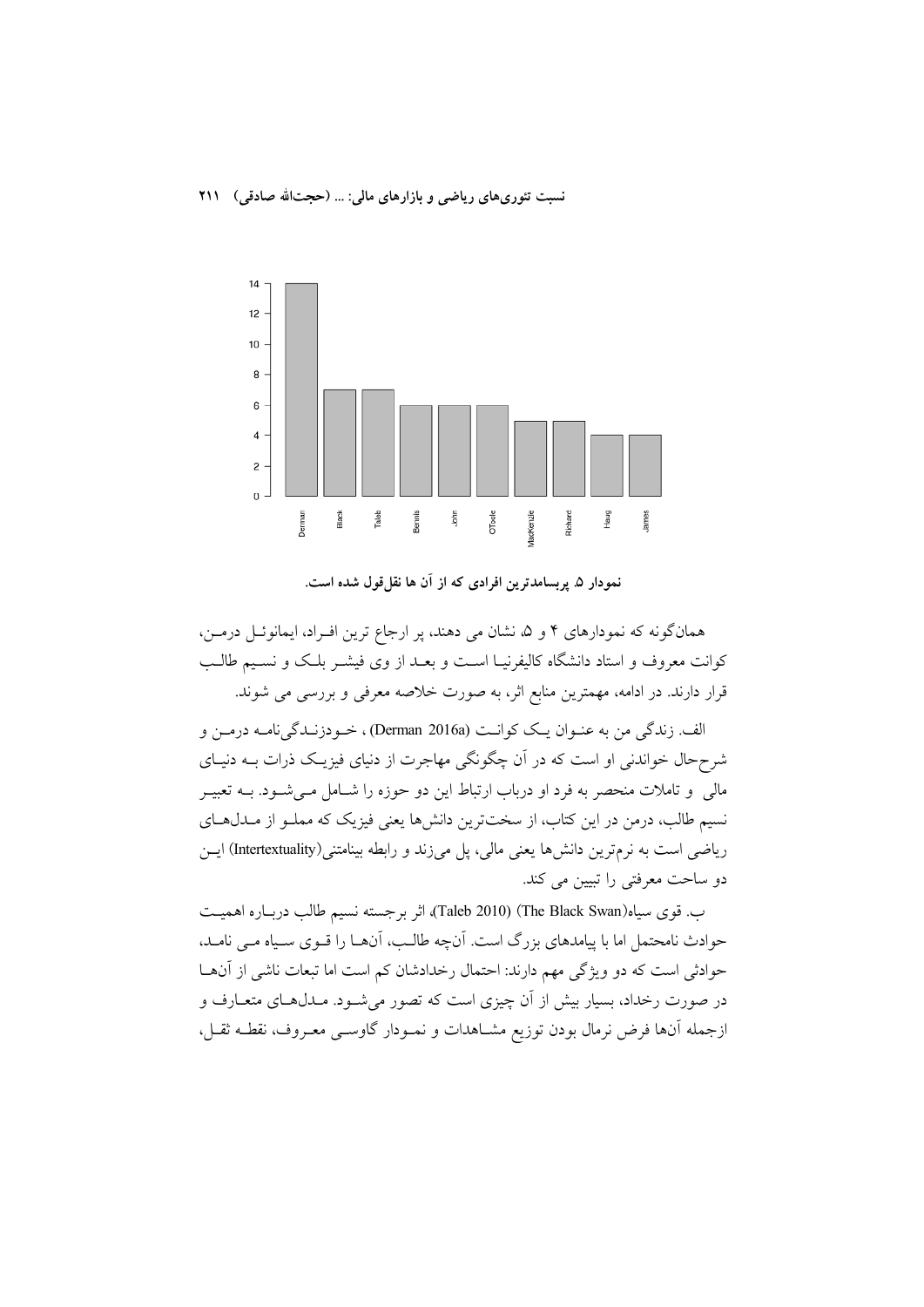۲۱۲ پژ*وهش نامهٔ انتقادی متون و برنامههای علوم انسانی،* سال ۲۲، شمارهٔ ۲، اردیبهشت ۱۴۰۱

نقدهایی است که طالب آنها را برای اولین بار مطـرح مـیکنـد. منظومـه فکـری طالـب، از كتــاب فريفتــه شــده بــه واســطه تصــادفى بــودن (Fooled by Randomness)(Taleb 2004) آغاز مے شود با قـوی سـياه، يادشـكننده (Antifragile)(Taleb 2012) و پوسـت در بـازی (Skin in the Game) (Taleb 2018b) ادامه ييدا مي كند. اين كتابها در قالب يك مجموعـه، منتشر شده انـد.(Taleb 2018a) جديـدترين اثـر وي، طـرح مـدل(هـايي رياضـي اسـت كـه ضعفهای قبلی در مدلسازی قویسیاه را ندارند. (Taleb 2020)

ج. فیشر بلک، را میتوان نخستین کوانت دانسـت. او بـه راسـتی پیشـگام بـه کـارگیری مـدلهـاي فيزيـک در دانـش مـالي بـود. جـداي سـهم سـازندهي بلـک در تـدوين مـدل قیمتگذاری اختیارات، دیدگاههای معرفتشناختی –روش شناختی او، مـورد نقــد و بررســی قرار گرفته است.(Lehmann and Black 2005; Mehrling 2012)

د. در بخشهایی که نویسنده، شکاف نظریه-عمل ( اپیستمه-تخنه) را مطـرح و نقــدهای جدی ای را متوجه دانشگاهیان و به ویژه دانشکدههای مدیریت میکند، عمده مطالب او بـر ديدگاههاي وافت بنيس(Warren Bennis) و جيمـز اوتـول (James O'Toole) اسـتوار اسـت. نقدهای این دو بر نظام آموزشی مبدریت و کسب وکبار در مقالبه مشبهور آن هبا و کتباب مشترک آنها که توسط دانشکده مدیریت هاروارد منتشر شده اسـت، در محافـل دانشـگاهی مديريت، گفتمان خــاص خـود را يديــد آورده اســت. O'Toole 1987; Bennis and O'Toole) 2005)

ه. یک مولد و نه یک دوربـین (An engine, Not a camera)، کتـاب بسـیار مهـم دونالــد مکینزی (Donald MacKenzie) است که نحوه شکل یافتن بازارهای مالی توسط مــدل۱صای ریاضی در آن تشریح میشود. ایده اصلی کتاب آن است که مدلهای مالی بــه جــای آن کــه دوربین باشند که از بازارهای مالی، عکس بگیرند، ماشینهای مولـدی هسـتند کـه بازارهـای مالی را شکل می دهند و بازآفرینی میکنند. مدل، بازنمایی( Representation) واقعیت نیست ىلكە مولد آن است. (MacKenzie 2008)

## ۴.۶ نقد استدلالهای نویسنده

تریانا، در تحلیل خود، موضوع کاربرد ریاضیات در علوم انسانی و اجتماعی و به ویژه دانــش مالی را مدنظر گرفته است. او متاثر از نسیم طالب، در صدد است تا براساس تجربه زیستهی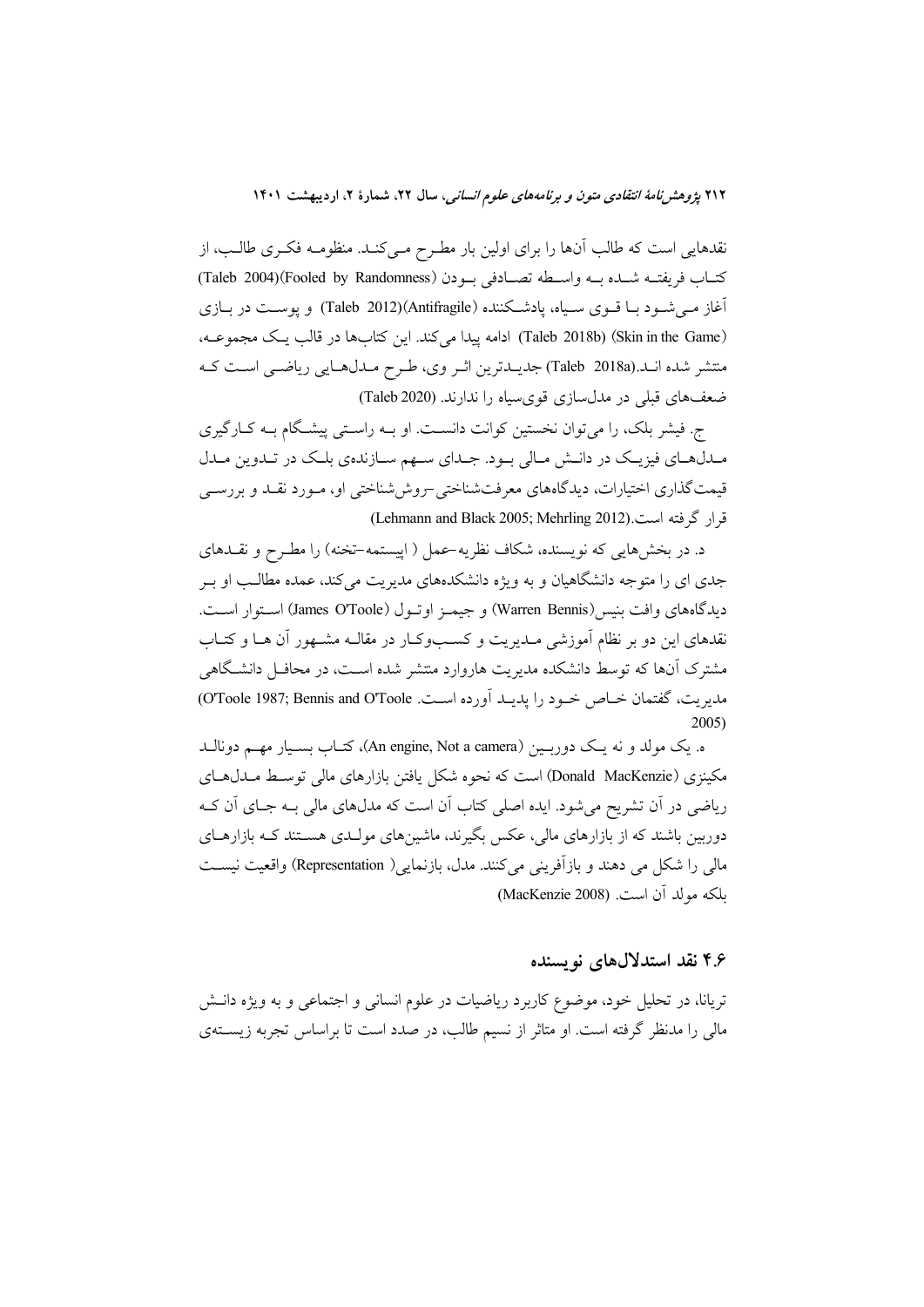#### نسبت تئوري هاي رياضي و بازارهاي مالي: … (حجتالله صادقي) ٢١٣

خود به عنوان معامله گر، عدم کفایت مدل&ای ریاضی را نشان دهد. نقطه برجسـته بررســی و تحليــــل هــــاي تريانــــا در كتــــاب *ســـخنراني بــــراي يرنــــــــاگان*، شــــواهد واقعـــــ<sub>،</sub> از موردکاویهایی است کـه از نارسـایی مـدلهـای ریاضـی ناشـی شـده انـد. در ایـن میـان، بحران مالی ۲۰۰۷ که بانکها و موسسات مالی را تحت تـاثیر قـرار داد، کـانون تحليـلهـای نويسنده است. يـيش از بحـران مـالي، ورشكسـتي صـندوق Long-Term Capital )LTCM (Management (LTCM) از اهمیت تحلیلی خاصبی برخوردار است. صندوق یوشش ریسک LTCM، توسط یکی از نوبلیستهایی که قیمتگذاری اختیارات را انجـام دادهانــد و درواقع نخستین کوانتها به شمار میروند (یعنی مایرون شولز)، هدایت می شـد. در فاصـله سالهای ۱۹۹۴ تــا ۱۹۹۸ مـیلادی، عملکـرد ایــن صــندوق، شــگفت انگیــز بــود امــا اتخــاذ موقعیتهای به شـدت اهرمـی (Leverage)، منجـر بــه بحـران مـالی بـرای ایــن صـندوق و نهادهایی که با آن متصل بودند، شد. این مورد از عدم کفایت ریاضـیات در تبیـین بازارهـای مالی، تقریبا یک دهــه، پـیش از بحـران ٢٠٠٧–٢٠٠٨ اتفـاق افتـاده اسـت. درخصـوص مورد LTCM مقالات يژوهشي وكتابهاي مستقلي تـاليف شـده اسـت (Lowenstein 2000) (Kabir and Hassan 2005 ، اما تريانا در بخش هاى مختلفى از كتاب، زواياى پنهان اين مـاجرا موردکاوي کرده است. موردکاوي ديگري که به صورت عيني، عدم کفايت مـدل۱هـاي کمـي را نشانه رفته است و تریانــا بــا اختصـــاص یــک فصـــل مســتقل آن را بررســی کــرده اســت، ورشکستی لمان برادرز (Lehman Brothers)است که یکسی از بزرگتـرین ورشکسـتگی۵حـای سال ۲۰۰۸ به شـمار مـی رود. ایـن موسسـه تـامین سـرمایه (Investment Bank)، در زمـان ورشکستگی چهارمین بانک بزرگ آمریکایی در نوع خود، بـود. در ایــن مـورد نیــز، مطالــب زیادی به صورت مستقل وجـود دارد (Dziedzic 2010; Chen et al. 2014) کـه ریشـه ایـن ورشکستگی را ورود این بانک به اوراق مبتنی بر وام های رهنی ( Mortgage Backed Securities) یا مشتقات اعتباری (Collateral Debt Obligations) دانستهاند، اما تریانـا در فصــل مستقلی از کتاب، به نحوی مستدل شواهدی ارائه می کند، که ضعف مدلهایی که کوانـتهـا به تصمیم گیرندگان مالی ارائه کرده اند، دلیل اصلی نابودی این بانک است. ایـن اسـتدلال، برخلاف بسیاری از نظریات پیشین، ماهیت ایزارهای نوآورانیه مبالی ماننید تبیدیل پیه اوراق بهادارسازی (Securitization) را نفی نکرده است، بلکه آنچه تریانا در صـدد بیـان آن اسـت، شکست مدلهای مالی به دلیـل مفروضـات نادرسـت اَن هــا همچــون نرمــال.بـودن توزیــع مشاهدات است. نوآوریها مالی، توسط معاملهگران و فعالان بازارهای مالی به خــاطر نیــازی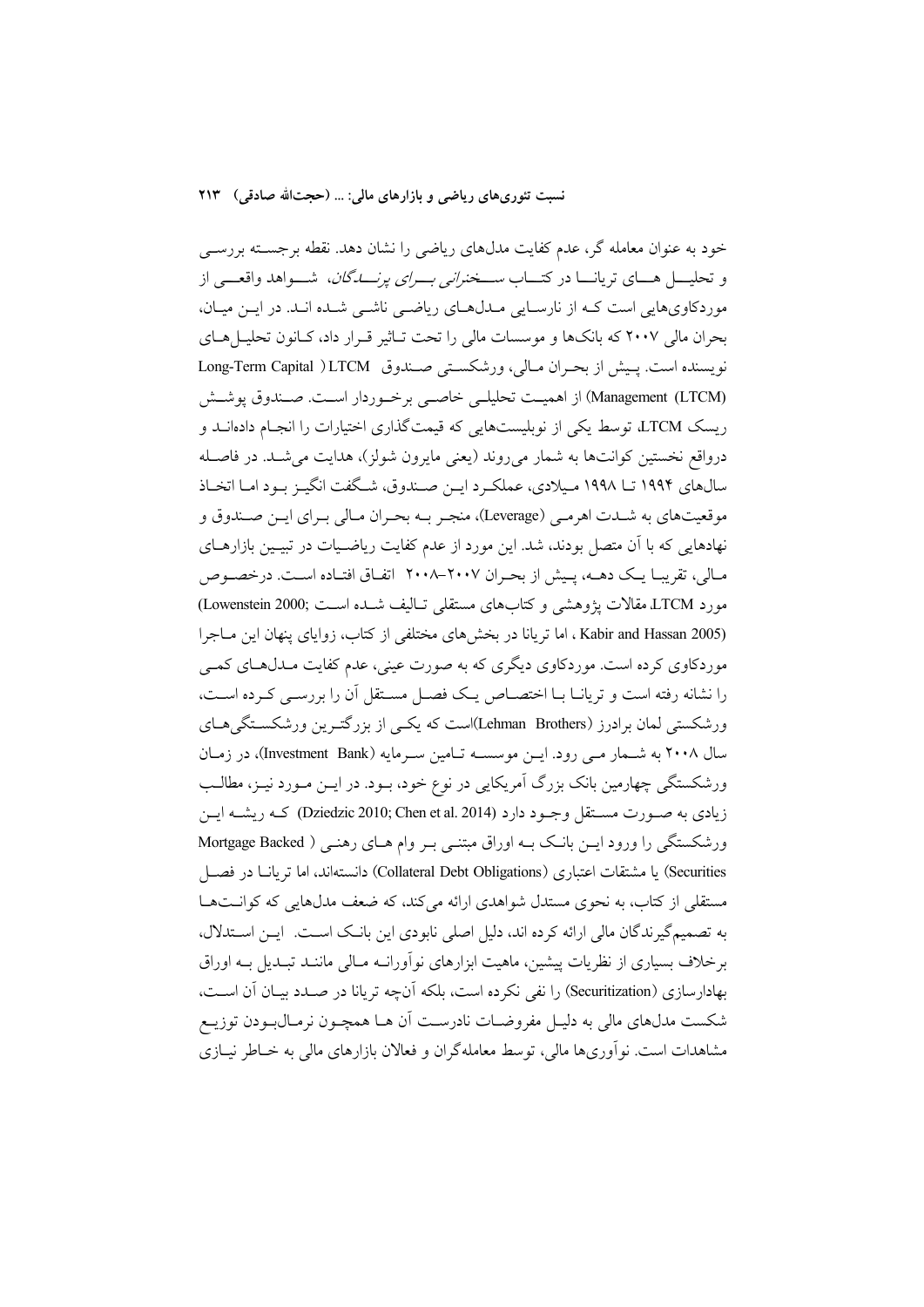۲۱۴ پژ*وهش نامهٔ انتقادی متون و برنامههای علوم انسانی،* سال ۲۲، شمارهٔ ۲، اردیبهشت ۱۴۰۱

که به آنها، حس می شود، به وجود مـی]ینـد و بـه بازارهـای مـالی، معرفـی مـی شـوند و ازسویی دیگر، توسط قوانین و مقـررات مـالی کـه توسـط نهادهـای قـانون گـذار و مراجـع مقــرراتگـــذاري يـــا مقـــررات زدايـــي (Deregulation)، وضـــع مـــي شـــوند، تحليـــل و بررسی میشوند. چه میشود اگر این مراجع قـانونگـذاری از یـک سـو، و سـرمایهگـذاران ازسویی دیگر، به جای اتکاء به تجربه معاملهگران به مدلهای ریاضی ای متوســل شــوند، کــه مفروضاتی غیر واقعی دارند و تصویر درستی از واقعیت را بـه دست نمـیدهنـد؟ و یـا اگر خروجی این مدلهای ناکافی به فاجعهای برای یک شرکت یا سیستم مالی منجـر شـود، آیا باید ابزارهای نوآوارنه باید زیر پرسش قرار گیرند و محدود شوند؟

# ۵.۶ نقد نوآوری و روزآمدی اثر و جایگاه آن در ادبیات مالی

نسیم طالب، ایده قوی سیاه و مولفههای مفهومی آن را به عنوان نقدی اساسی بـر مــدلهــایی با فرض سنتی نرمال بودن مشاهدات، مطرح می کند. (Taleb 2010) تریانـا در اثـر خــود، بــا مصداق یابی نقدهایی که طالب مطرح کرده است، به نحوی نوآورانه مصادیق ایــن نقــدها در بازارهای مالی را نشان میدهد. پس از بحران مـالی ۲۰۰۷–۲۰۰۸ حجـم وسـيعی از ادبيـات اقتصادی و مالی، به تبیین ریشههای این رخداد، اختصاص یافتـه اسـت. بسـیاری از عوامـل ازجمله قوانین و مقررات (Kim, Koo, and Park 2013) ، سیاست هـای محتاطانـه دولـتهـا (Nakatani 2020) و حتى ماهيت خـود ابزارهـاى نوظهـور مـالى (Boz and Mendoza 2014) بهعنوان مسببان این بحران معرفی شده اند. در این میان، برخی از مطالعات نیـز کوانــتهــا را به عنوان مقصران رخداد بحران مالي معرفي كـردهانــد. (Patterson 2010) بــااين وجــود نقــد تریانا به جای اّن که متوجه این عوامل باشد، متوجه مـدلهـا و نظریــههـای ریاضــی اســت. تفاوتی ندارد که این مدل ریاضی را یک استاد دانشکده مدیریت در بخش مـالی دانشـگاهی معروف ارائه می کند یا یک کوانت که در الگوریتمهای کامپیوتری متخصص است. عنـوانهـا اهميت ندارند. هر كس كه مـدلي غيرواقعـي بـا مفـروضهـايي غيرواقعـي ارائـه كنـد و بـا متقاعدکردن سرمایهگذاران برای استفاده از آنها، به آنها آسیب، بزنـد در بـروز رخـدادهای مالی، نقش اَفرین بوده است. عنوان فرعی کتاب، موضع اصلی نویسنده را بــه نحــو روشــنی برجسته مي كند: آيا نظريات رياضي مي توانند بازارهـاي مـالي را تخريـب كننـد؟ و البتــه بــا خواندن کتاب، می توان متوجه شد، که جواب او، به این پرسش مثبت است. براسـاس آمـار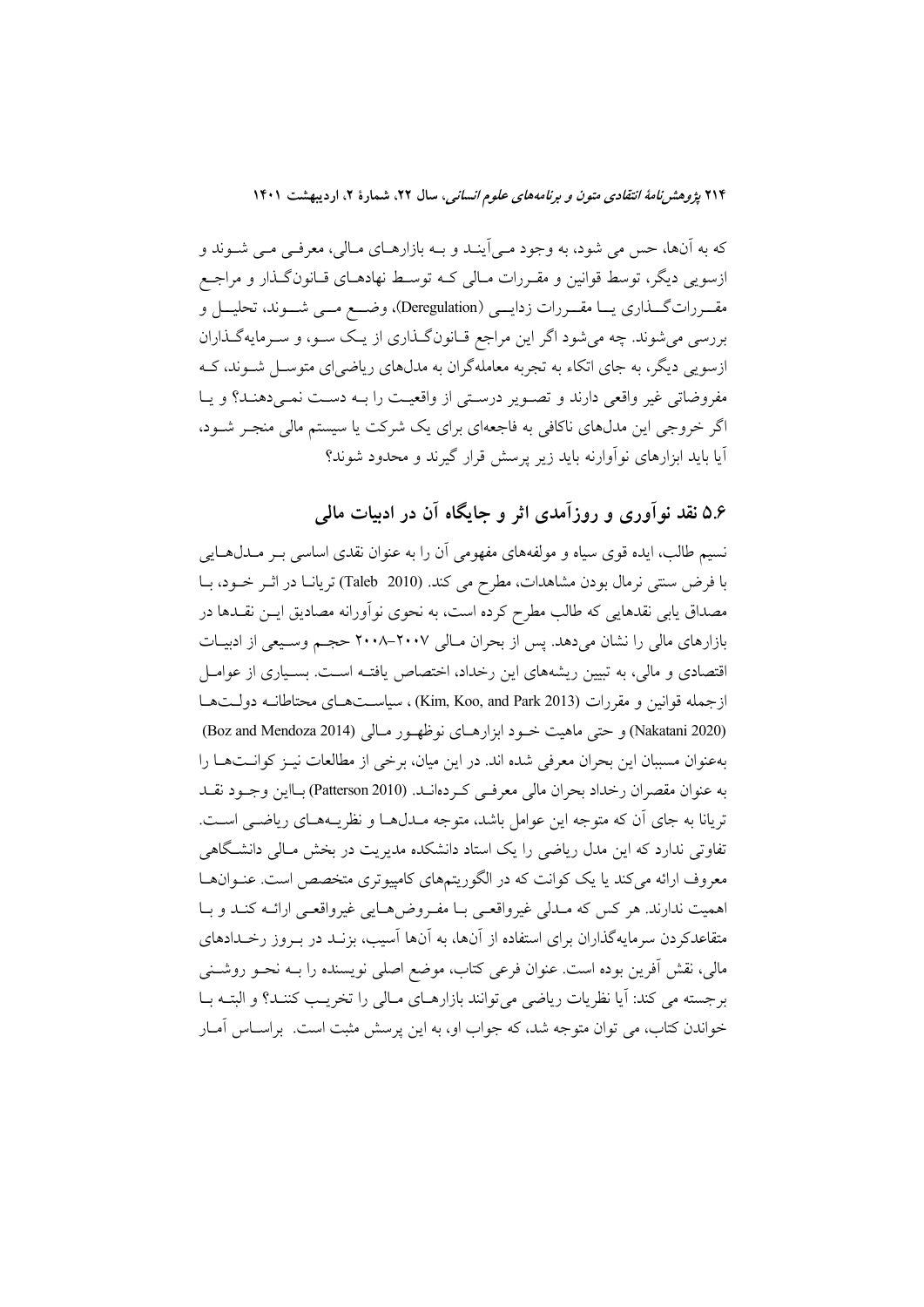نسبت تئوريهاي رياضي و بازارهاي مالي: … (حجتالله صادقي) ٢١٥

سایت گوگل اسکالر (Google Scholar)، تـا مـاه مـارچ ۲۰۲۱، تعـداد ارجاعـات بـه کتـاب ۱۲۰ مورد بوده است و نقدوبررسیِهای متعددی درباره آن صورت گرفته است، کــه نوشــتار حاضر نیز یکی از آنها محسوب میشود. نمونـه هـای دیگـری از مرورهـای کتـاب، نوعـا مرورهايي مختصر از كتاب را به دست مىدهند. (Holbrook 2009; Yeoh 2010; Wise 2011; (Svetlova 2012 البته در پاسخ به دیدگاههای مطـرح شـده توسـط تریانـا مبنـبی بـر تغییـرات اساسی در برنامههای اَموزشی مالی کمی، استیو شـرو (Steve Shreve) اسـتاد برجسـته مـالی کمی در دانشگاه کارنگی ملون (Carnegie Mellon University) که از مهترین دورههـای مـالی کمی را ارائه میکند، سه نکته را مطرح میکند: آموزشهای کمـی بـه کوانـتهـا، هــمچنــان لازم است. اما به كوانتها بايد قدرت تشخيص و قضاوت درست را نيز آموزش داد و البتــه اخلاقیات. این مباحثه در یکی از انجمنهای اینترنتی کوانتها صورت گرفته است. گفتمـان، مطرح شده و ردو بدل نظریات شرو و تریانا در این انجمـن اینترنتـی، نکـات خاصـی را در این موضوع، برجسته می کند. (Shreve 2011)

# ۶.۶ نقد و بررسی مبانی اثر

عقلانيـت محـدود(Bounded Rationality)، كـه توسـط هربـرت سـايمون(Herbert Simon) مطرح شد، به این مبنا اشاره دارد که ذهـن انسـان در مواجهــه بـا واقعیـت، حـد خاصــی از پیچیدگی را می تواند تحمل کند. بنابراین، در مواجهـه بـا پیچیـدگیهـا، یکـی از راهبردهـا، سادهسـازي آن واقعيـت پيچيـده اسـت. (Simon 1955) مـدل&ا، شـكل سـادهسـازيشـده واقعیتاند. بنابراین در هر مدل سازی، حدی از تقلیل گرایی برای بازنمـایی واقعیـت پیچیــده وجود دارد و بنابراین، هر مدلی بسته به مفروضاتی که دارد، واقعیت را تحریـف مـیکنـد و بنـابراين هـر چـه مفروضـات غيرواقعـي باشـد، تحريـف واقعيـت شـديدتر خواهـد بـود. (Sarkar 1992) مدل های ریاضی، در بازنمایی واقعیتهای فیزیکی موفقیتهایی داشتهاند، امـا پرسش جـدي دربـاره كـارايي ايـن مـدلهـا در سـاحت علـمالاجتمـاع، هـمچنـان محـل مناقشه است. به کارگیری مدلهای ریاضیاتی، با توجه به ایـن کـه بازارهـای مـالی، حاصـل ساخت اجتماعي واقعيت است، چگونه مي تواند آنها را تبيين و پيش بيني كند؟ اين مناقشــه، مهمترین مبنایی است که پابلو تریانا، اثر خود را بر آن شالوده افکنـده اسـت. مکنـزی در اثـر قابل تامل خود در معرفت شناسبي مـدل١صاي مـالي (MacKenzie 2008) رابطـه مـدل١هـا بـا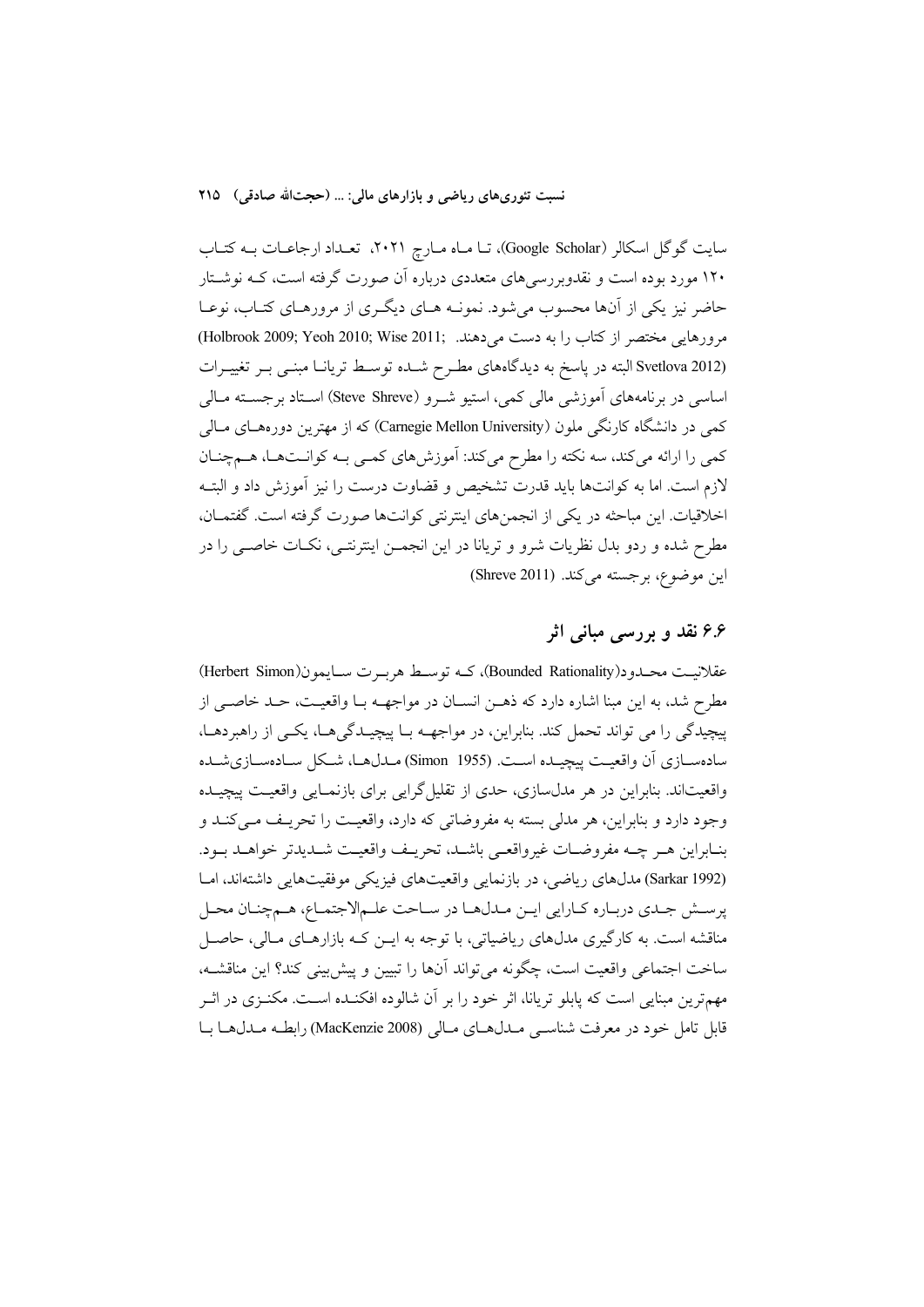۲۱۶ پژوهشر *نامهٔ انتقادی متون و برنامههای علوم انسانی*، سال ۲۲، شمارهٔ ۲، اردیبهشت ۱۴۰۱

واقعیت مالی را به گونه ای دیگر تبیین میکند. مدل قیمت گـذاری دارایـیهـای سـرمایه ای (CAPM) یکی از مشهورترین مدلهای کمی مالی است. این مدل کـه بـه محاسـبه ضـریب ریسک سیستماتیک یا بتـای دارایـی (β) منجـر مـی شـود، بـر مفروضـاتی تکیـه دارد، کـه غيرواقعي اند. (Clare, Priestley, and Thomas 1997) يوسش أن است كــه چــرا چنــين مــدلي با چنین مفروضـاتی در واقعیـت عملکـرد نسـبتا قابـل قبـولی دارد؟ آیــا بایــد بــا پــذیرفتن رويكردي كاربردگرايانه همانند آنچه كه ميلتون فريدمن مطرح ميكند، (Hill 1983) بي آنكه به مفروضات این مدل توجه شود، آن را به صرف آنکه در عمل موفقیتی نسبی –هـر چنــد مورد مناقشه– دربر داشته است، قابل قبول دانست؟ مکنزی، تبیــین دیگــری از ایــن موضــوع بهدست میدهد. وقتـی سـرمایهگـذاران و معاملـهگـران بـر اسـاس ايـن مـدل رفتـار كننـد، واقعیتهای مالی بر اساس این مدل شکل می گیرند. مدلها، واقعیـات مـالی را مـی ســازند. آنها، به جای آنکه دوربینی باشند، که تصویر درستنما از واقعیت را نشــان دهنـد، ماشــین مولدي هستند كه واقعيت را برمي ســازند. (MacKenzie 2008) يــابلو تريانــا، چنــين تبيينــي را بهعنوان مبنا میپذیرد و این مدعا را مطرح میکند کـه مـدلهـای ریاضــی از آنجـا کــه بــر مفروضات غیرواقعی استوارند، در تبیین و پیش بینی بازارها و واقعیتهای مالی ناتوانانــد امــا اثر مولد بودن خود را دارند. این مدلها، تصمیمهای سرمایهگذاران را شکل مـی دهنـد و بـا این مقدمه، تصمیمگیری بر اساس چنین مدلهایی به فجایعی منجر میشود کـه نمونـههـای برجسته آن در متن اثر بررسی شده است. مدلهای ریاضی، ماشینهای مولد فجایع مالیانــد. مدعایی که در عنوان فرعی کتاب به صورت استفهامی مطرح شده است.

## ۷. نتیجهگیری

نسبت ریاضیات و مدلهای کمی با بازارهای مالی چیست؟ آیا ریاضـیات در توسـعه دانــش مالي از حيث نظري و توسعه بازارها و واقعيتهـاي مـالي، از حيـث عملـي نقـش ايجـابي داشته است؟ يا برعكس، اين رياضيات بوده است كه دانش مـالي را بــه معرفتــي غيرواقعــي، گسسته از واقعیت و غیر کاربردی بدل کرده است که تصمیمگیری بـر اسـاس آن، نتیجـهای جز بحران مالي در يي نخواهد داشت؟ يابلو تريانا در كتاب سخنراني كـردن بـراي يرنــدگان در باره پرواز کردن، نقش تخریبی مدلهای ریاضی در بازآفرینی بحرانهای مالی را بـا ارائــه شواهدی از دنیای مالی، تشریح میکند. او بیان میکنـد کـه چگونـه بـا چرخـه ای معیـوب،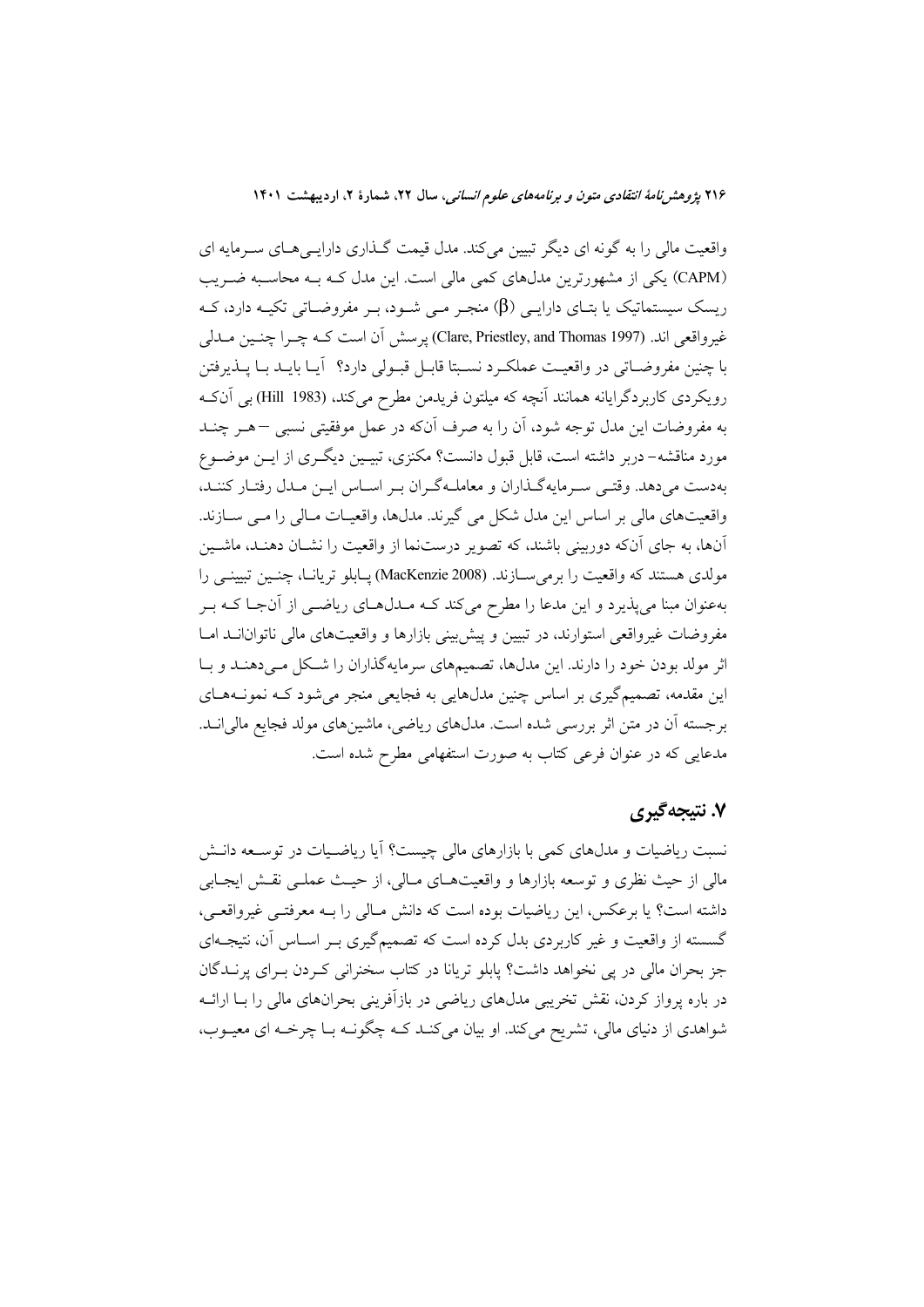جداافتادگی نظریه (اییستمه) از عمل(تخنه) در دانشکدههای مدیریت و بخشههای آمـوزش مدیریت مالی، روز به روز وخیمتر میشود. تریانا، به نحــوی تفصــیلی، نقــش کوانــتهــا – بازیگران مهم بازارهـای مـالی کـه ریاضـیات و مـدلهـای کمـی را در حـاق وقـایع مـالی یی گیری می کنند– را بررسی و سهم ِ مدلها و اقــدامات آنهــا را مشــخص مــی کنــد. نظــام آموزشی کشور ما در دانشکدههای مـدیریت و اقتصـاد بـه اَشـنایی بـا چنـین رویکردهـایی نیاز دارد. چنین آشنایی، به فهمی واقعی تر از نظریههای مالی کمی، منجر میشود و می توانــد با کاهش فاصله نظریه و عمل مدیریت مالی و سرمایهگذاری در ایران، از بـروز بحـرانهـای مالي كه تالي فاسد چنـين فاصـلهاي اسـت، جلـو گيري كنـد. در جهـان مـالي، رويكردهـاي منتقدانه به مدلهای کمی از سوی افراد شاخصی مطرح میشود، کـه معرفـی ایـن افـراد، رویکردها و آثار آنها، می تواند موضوع جستارهای آینده باشد.

#### كتابنامه

- Bennis, Warren G., and James O'Toole. (2005). "How Business Schools Lost Their Way." Harvard Business Review 83 (5): 96-104, 154.
- Benoit, Kenneth, Kohei Watanabe, Haiyan Wang, Paul Nulty, Adam Obeng, Stefan Müller, and Akitaka Matsuo. (2018). "Quanteda: An R Package for the Quantitative Analysis of Textual Data." JOSS 3 (30): 774. https://doi.org/10.21105/joss.00774.
- Black, Fischer, and Myron Scholes. (1973). "The Pricing of Options and Corporate Liabilities." Journal of Political Economy 81 (3): 637-54. https://doi.org/10.1086/260062.
- Boz, Emine, and Enrique G. Mendoza. (2014). "Financial Innovation, the Discovery of Risk, and the U.S. Credit Crisis." Journal of Monetary Economics 62:1-22. https://doi.org/10.1016/j.jmoneco.2013.07.001.
- Chen, Ren-Raw, N. K. Chidambaran, Michael B. Imerman, and Ben J. Sopranzetti. (2014). "Liquidity, Leverage, and Lehman: A Structural Analysis of Financial Institutions in Crisis." Journal of Banking & Finance 45:117-39.
	- https://doi.org/10.1016/j.jbankfin.2014.04.018.
- Clare, Andrew, Richard Priestley, and Stephen Thomas. (1997). "Is Beta Dead? The Role of Alternative Estimation Methods." Applied Economics Letters 4 (9): 559-62. https://doi.org/10.1080/135048597355023.
- Crosby, Alfred W. (1997). The Measure of Reality: Quantification and Western Society, 1250-1600. London: Cambridge University Press.
- David X. Li. (2000). "On Default Correlation." The Journal of Fixed Income 9 (4): 43-54. https://doi.org/10.3905/jfi.2000.319253.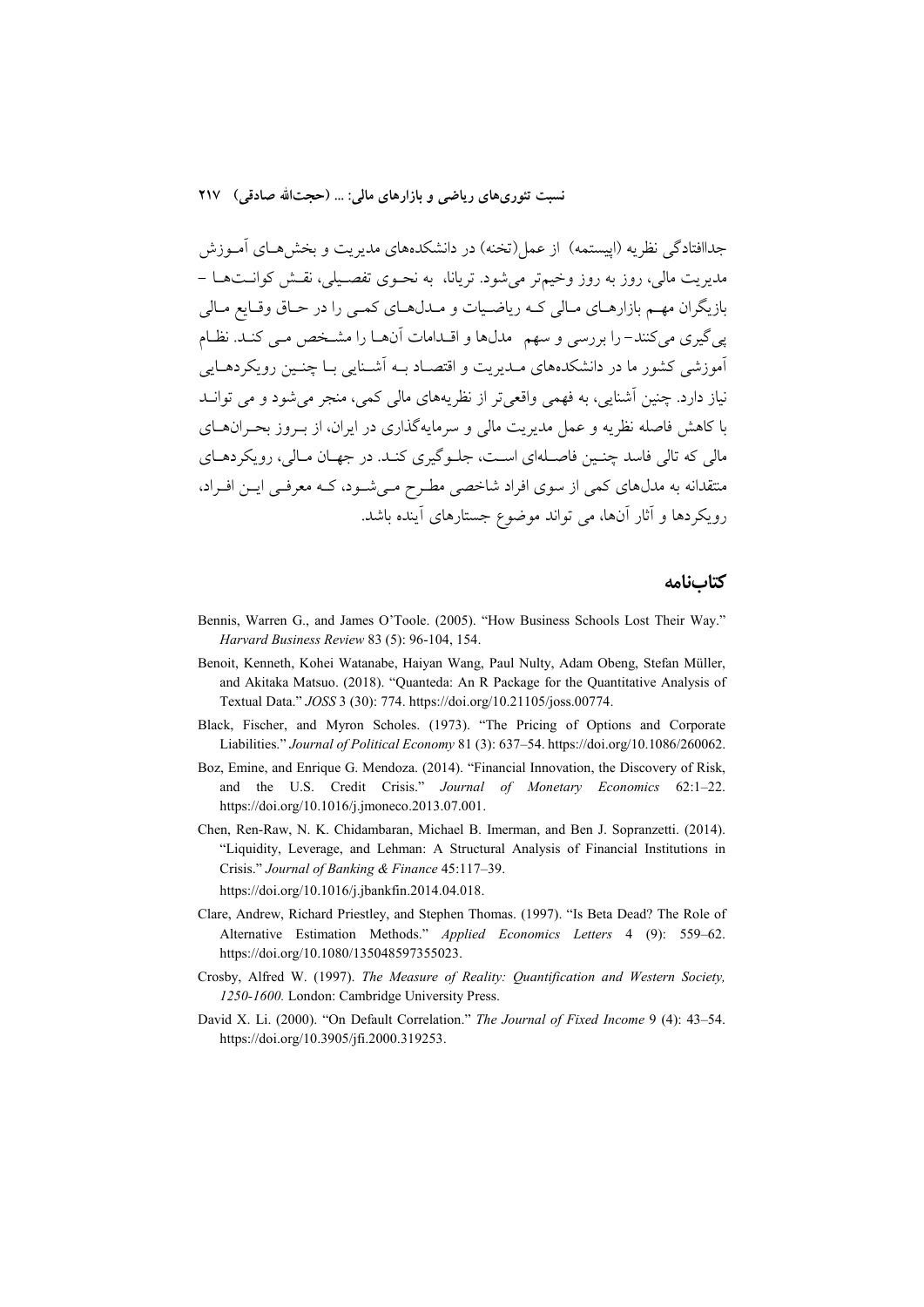- Derman, Emanuel. (2016a). *My Life as a Quant: Reflections on Physics and Finance.* New York: John Wiley & Sons, Ltd.
- Derman, Emanuel. (2016b). *The Volatility Smile*. 1<sup>st</sup> edition. New York: John Wiley & Sons, Ltd.
- Dziedzic, Stanley J. (2010). *Lehman Brothers' Dance with Delusion: Wrestling Wall Street.*  [Place of publication not identified]: Stanley J. Dziedzic, Jr.
- Gjerde, Kristian. (2019). "Corporaexplorer: An R Package for Dynamic Exploration of Text Collections." *JOSS* 4 (38): 1342. https://doi.org/10.21105/joss.01342.
- Hill, Lewis E. (1983). "THE PRAGMATIC ALTERNATIVE to POSITIVE ECONOMICS." *Review of Social Economy* 41 (1): 1–11. http://www.jstor.org/stable/29769142.
- Holbrook, Emily. (2009). "Lecturing Birds on Flying: Can Mathematical Theories Destroy the Financial Markets?" *Risk Management* 56 (6): 24.
- Kabir, M.Humayun, and M.Kabir Hassan. (2005). "The Near-Collapse of LTCM, US Financial Stock Returns, and the Fed." *Journal of Banking & Finance* 29 (2): 441–60. https://doi.org/10.1016/j.jbankfin.2004.05.014.
- Kim, Teakdong, Bonwoo Koo, and Minsoo Park. (2013). "Role of Financial Regulation and Innovation in the Financial Crisis." *Journal of Financial Stability* 9 (4): 662–72. https://doi.org/10.1016/j.jfs.2012.07.002.
- Lehmann, Bruce Neal, and Fischer Black. (2005). *The Legacy of Fischer Black. Edited by Bruce N. Lehmann.* Oxford: Oxford University Press.
- Lowenstein, Roger. (2000). *When Genius Failed: The Rise and Fall of Long-Term Capital Management / Roger Lowenstein.* New York: Random House.
- MacKenzie, Donald. (2008). *An Engine, Not a Camera : How Financial Models Shape Markets.* First MPI Press paperback ed. Inside technology. Cambridge, Mass. MIT.
- Mandelbrot, Benoit B. (2008). *The (Mis)Behaviour of Markets: A Fractal View of Risk, Ruin and Reward.* London: Profile Books.
- Markowitz, Harry. (1952). "Portfolio Selection." *The Journal of Finance* 7 (1): 77–91. https://doi.org/10.2307/2975974.
- Mehrling, Perry. (2012). *Fischer Black and the Revolutionary Idea of Finance.* Hoboken, N.J. Wiley.
- Merton, Robert C. (1973). "Theory of Rational Option Pricing." *The Bell Journal of Economics and Management Science* 4 (1): 141–83. https://doi.org/10.2307/3003143.
- Miller, Merton H. (2000). "THE HISTORY of FINANCE: AN EYEWITNESS ACCOUNT." *Journal of Applied Corporate Finance* 13 (2): 8–14. https://doi.org/10.1111/j.1745- 6622.2000.tb00050.x.
- Morgan, Gareth. (2006). *Images of Organization.* Thousand Oaks, California: SAGE Publications, Inc.
- Nakatani, Ryota. (2020). "Macroprudential Policy and the Probability of a Banking Crisis." *Journal of policy modeling* 42 (6): 1169–86.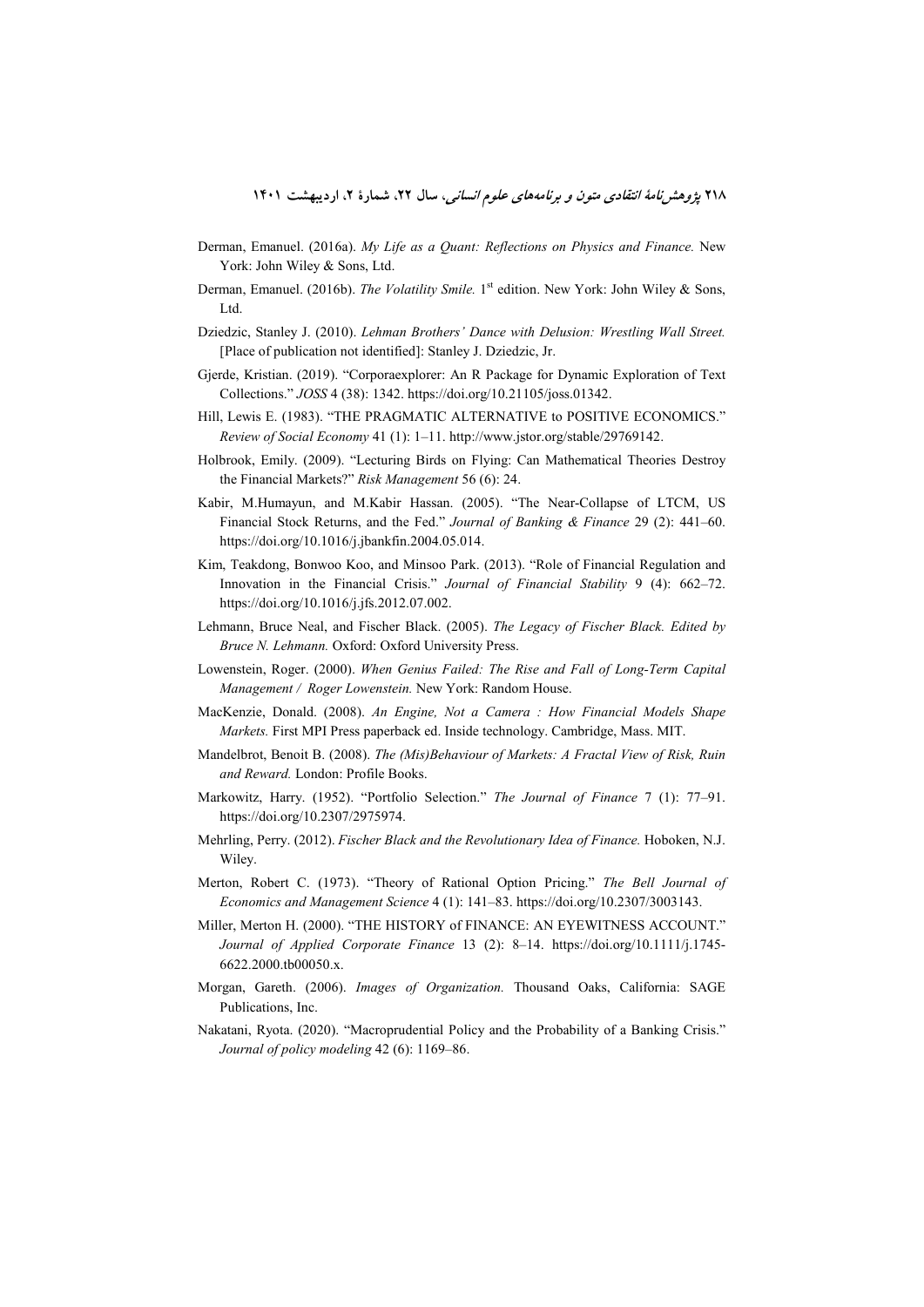نسبت تئوریهای ریاضی و بازارهای مالی: ... (حجتالله صادقی) ۲۱۹

https://doi.org/10.1016/j.jpolmod.2020.05.007.

- Nowell, Lorelli S., Jill M. Norris, Deborah E. White, and Nancy J. Moules. (2017). "Thematic Analysis." *International Journal of Qualitative Methods* 16 (1): 160940691773384. https://doi.org/10.1177/1609406917733847.
- O'Toole, James. (1987). *Vanguard Management: Redesigning the Corporate Future.* New York: Berkley Books.
- Patterson, Scott. (2010). *The Quants: How a New Breed of Math Whizzes Conquered Wall Street and Nearly Destroyed It.* New York: Crown Business.
- Sarkar, Sahotra. (1992). "Models of Reduction and Categories of Reductionism." *Synthese* 91 (3): 167–94. http://www.jstor.org/stable/20117024.
- Shreve, Steven. (2011). "On Pablo Triana's "The Flawed Math of Financial Models"." http://www.quantnet.com/steve-shreve-on-pablo-triana.
- Simon, Herbert A. (1955). "A Behavioral Model of Rational Choice." *The Quarterly Journal of Economics* 69 (1): 99. https://doi.org/10.2307/1884852.
- Svetlova, Ekaterina. (2012). "On the Performative Power of Financial Models." *Economy and Society* 41 (3): 418–34.
- Taleb, Nassim N., Daniel G. Goldstein, and Mark W. Spitznagel. (2009). "THE SIX MISTAKES EXECUTIVES MAKE in RISK MANAGEMENT." *Harvard Business Review* 87 (10): 78–81.

https://search.ebscohost.com/login.aspx?direct=true&db=bth&AN=44284072&site=ehost -live.

- Taleb, Nassim Nicholas. (2004). *Fooled by Randomness: The Hidden Role of Chance in Life*  and in the Markets. 2<sup>nd</sup> ed. New York: Thomson/Texere.
- Taleb, Nassim Nicholas. (2010). *The Black Swan: Second Edition: The Impact of the Highly Improbable.* New York: Random House Trade Paperbacks.
- Taleb, Nassim Nicholas. (2012). *Antifragile: Things That Gain from Disorder.* Random House Trade paperback edition. New York: Random House.
- Taleb, Nassim Nicholas. (2018a). *INCERTO: Fooled by Randomness, the Black Swan, the*  Bed of Procrustes, Antifragile, Skin in the Game. [Place of publication not identified]: Random House.
- Taleb, Nassim Nicholas. (2018b). *Skin in the Game: Hidden Asymmetries in Daily Life.* New York: Random House.
- Taleb, Nassim Nicholas. (2020). *Statistical Consequences of Fat Tails Real World Preasymptotics, Epistemology, and Applications.* New York: STEM Academic Press.
- Triana, Pablo. (2006a). "ARE YOU COVERED?" *European Business Forum* (26): 50–55. https://search.ebscohost.com/login.aspx?direct=true&db=bth&AN=23532583&site=ehost -live.
- Triana, Pablo. (2006b). *Corporate Derivatives.* New York: Risk Books.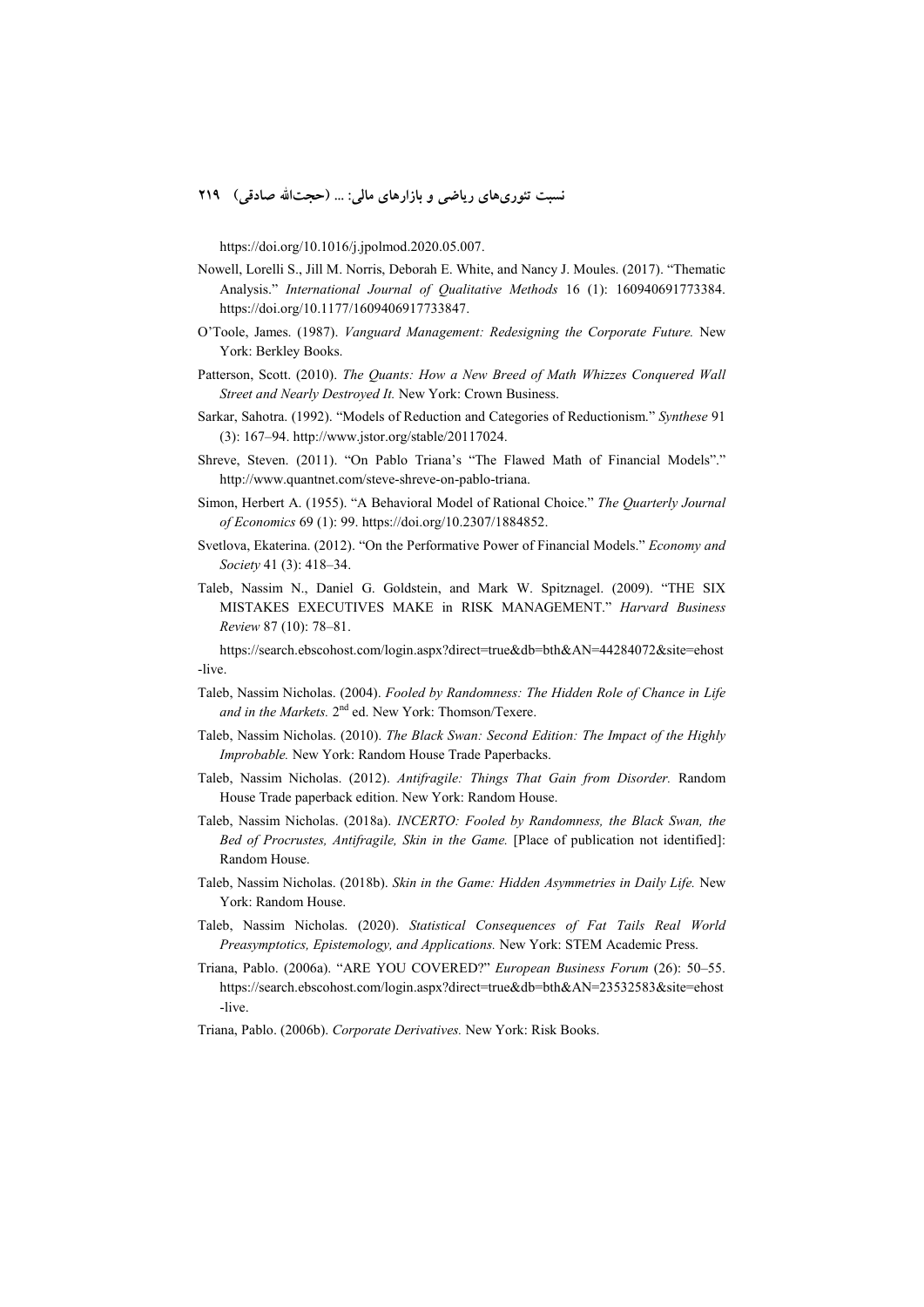- Triana, Pablo. (2007a). "Burn These Rules." *Treasury & Risk*, 44. https://search.ebscohost.com/login.aspx?direct=true&db=crh&AN=25776931&site=ehost -live.
- Triana, Pablo. (2007b). "Credit Derivatives for Trade Receivables." *Receivable puts* 27 (5): 22–23.

https://search.ebscohost.com/login.aspx?direct=true&db=bft&AN=511331076&site=ehos t-live.

- Triana, Pablo. (2007c). "Hedging Is Not Risk Less." *Receivable puts* 27 (9): 52–55. https://search.ebscohost.com/login.aspx?direct=true&db=bft&AN=511368899&site=ehos t-live.
- Triana, Pablo. (2007d). "Inverted Temptations." *Receivable puts* 27 (2): 18–19. https://search.ebscohost.com/login.aspx?direct=true&db=bft&AN=511311842&site=ehos t-live.
- Triana, Pablo. (2007e). "Probability Distributions in Tennis." *Business Strategy Review* 18 (4): 89–91. https://doi.org/10.1111/j.1467-8616.2007.00507.x.
- Triana, Pablo. (2007f). "Shortcut to Trouble." *Receivable puts* 27 (4): 24–27. https://search.ebscohost.com/login.aspx?direct=true&db=bth&AN=26283450&site=ehost -live.
- Triana, Pablo. (2007g). "Victor or Nassim?" *European Business Forum* (28): 12–13. https://search.ebscohost.com/login.aspx?direct=true&db=bth&AN=25205766&site=ehost -live.
- Triana, Pablo. (2007h). "Volatility Is Not Volatility." *Receivable puts* 27 (3): 20–21. https://search.ebscohost.com/login.aspx?direct=true&db=bft&AN=511317866&site=ehos t-live.
- Triana, Pablo. (2009a). *Lecturing Birds on Flying: Can Mathematical Theories Destroy the Financial Markets?* New York: John Wiley & Sons, Ltd.
- Triana, Pablo. (2009b). "The Risk Mirage at Goldman." *BusinessWeek* (4142): 68. https://search.ebscohost.com/login.aspx?direct=true&db=bth&AN=43579913&site=ehost -live.
- Triana, Pablo. (2009c). "Why Business Schools Are to Blame for the Crisis." *BusinessWeek Online*, 14.

https://search.ebscohost.com/login.aspx?direct=true&db=bth&AN=43246064&site=ehost -live.

Triana, Pablo. (2011a). "Cheap Tail Protection." *Futures: News, Analysis & Strategies for Futures, Options & Derivatives Traders* 40 (3): 28–29.

https://search.ebscohost.com/login.aspx?direct=true&db=crh&AN=60116266&site=e host-live.

Triana, Pablo. (2011b). "Equity Trading Techniques: Cheap Tail Protection." *Futures: News, Analysis & Strategies for Futures, Options & Derivatives Traders* 40 (3): 28–29.